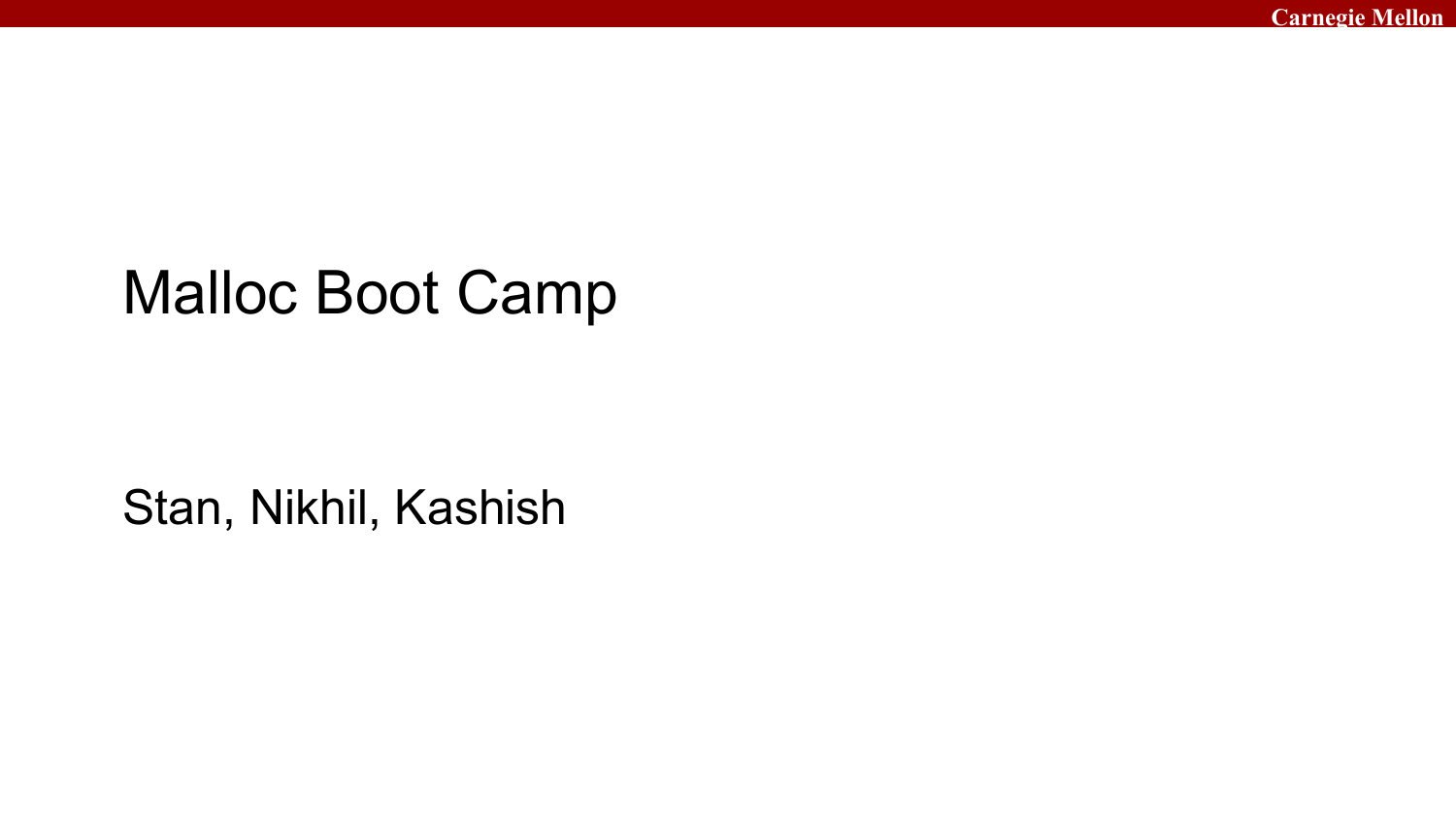### Agenda

- Conceptual Overview
	- **Explicit List**
	- Segregated list
	- Splitting, coalescing
	- Hints on hints
- Advanced debugging with GDB
	- Fun GDB tricks
- Writing a good heap checker
- Appendix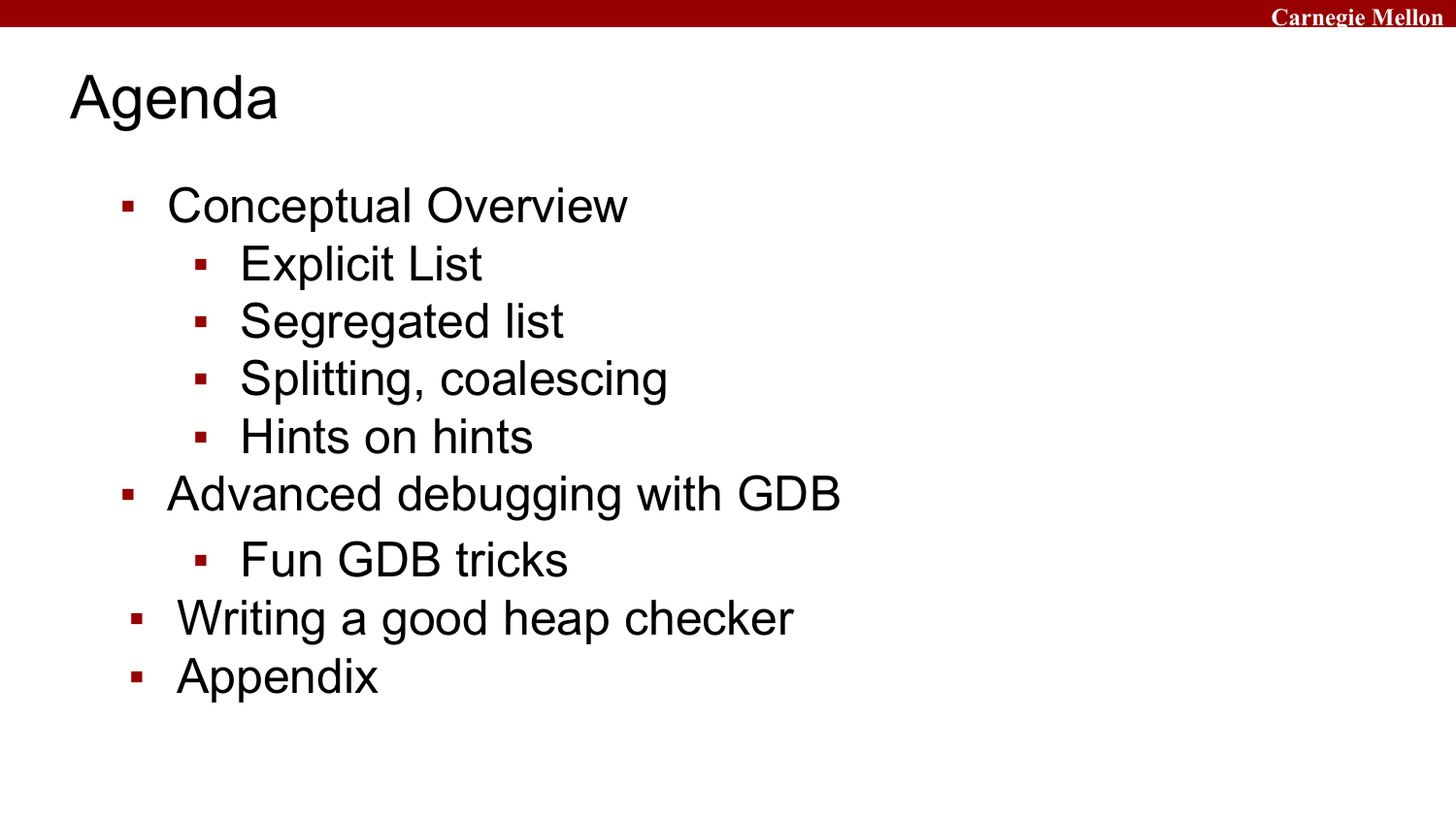#### Conceptual Outline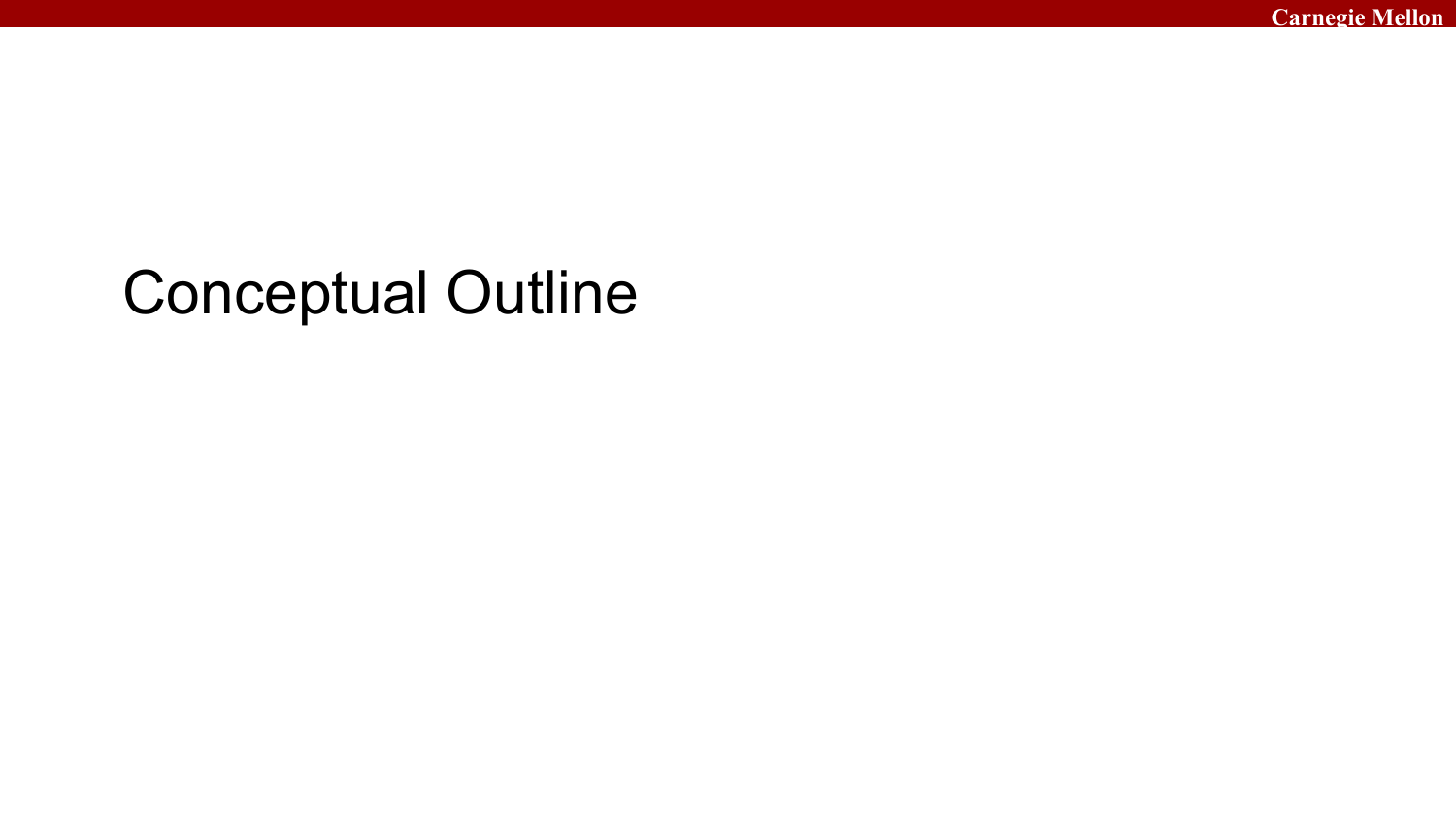# Dynamic Memory Allocation

- Used when
	- we don't know at compile-time how much memory we will need
	- when a particular chunk of memory is not needed for the entire run
		- lets us reuse that memory for storing other things
- Important terms:
	- malloc/calloc/realloc/free
	- mem\_sbrk
	- payload
	- fragmentation (external vs internal)
	- Splitting / coalescing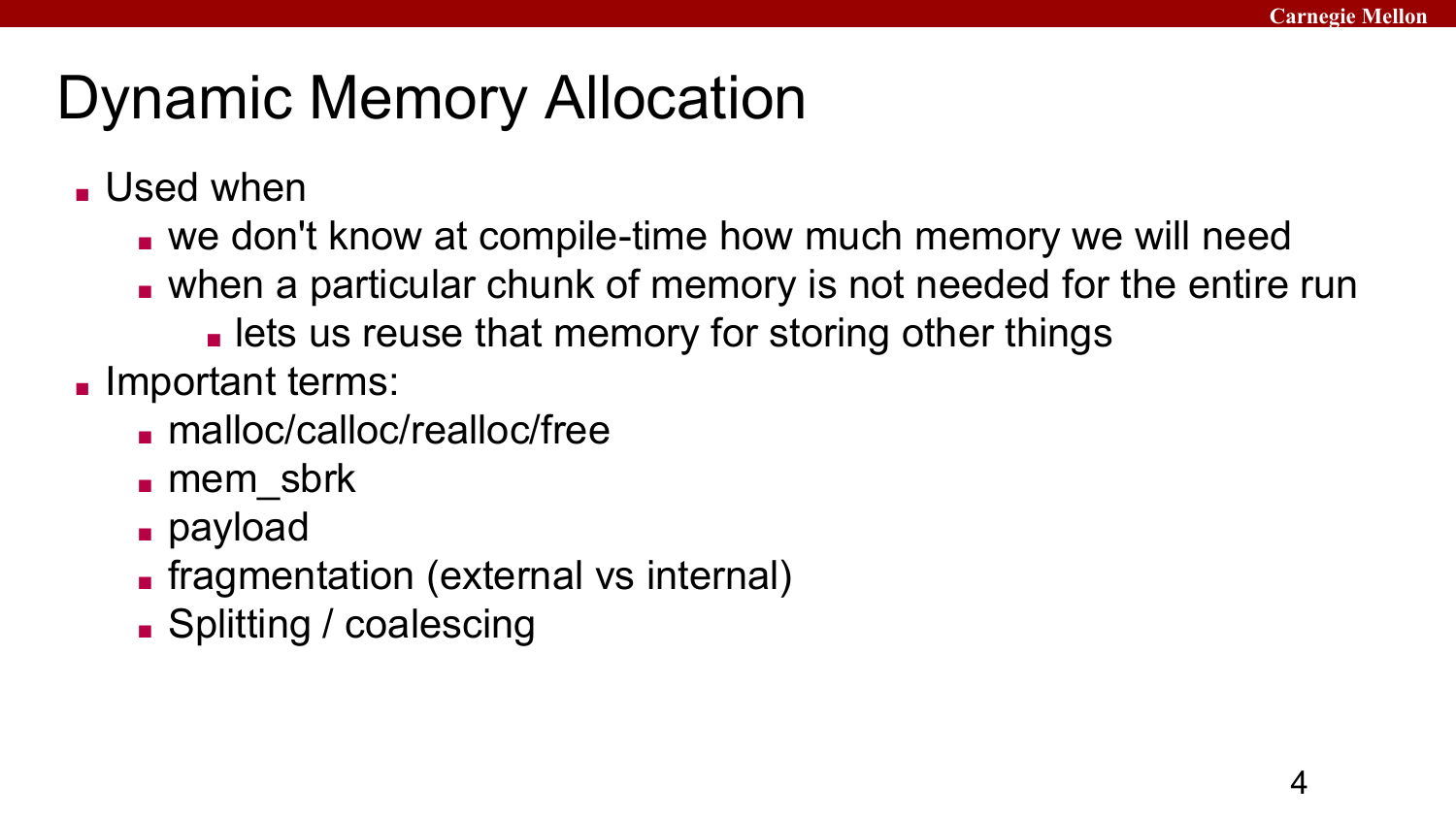# mm\_init

- Why prologue footer and epilogue header?
- Payload must be 16-byte aligned
- But, the size of payload doesn't have to be a multiple of 16 - just the block does!
- Things malloc'd must be within the prologue and epilogue



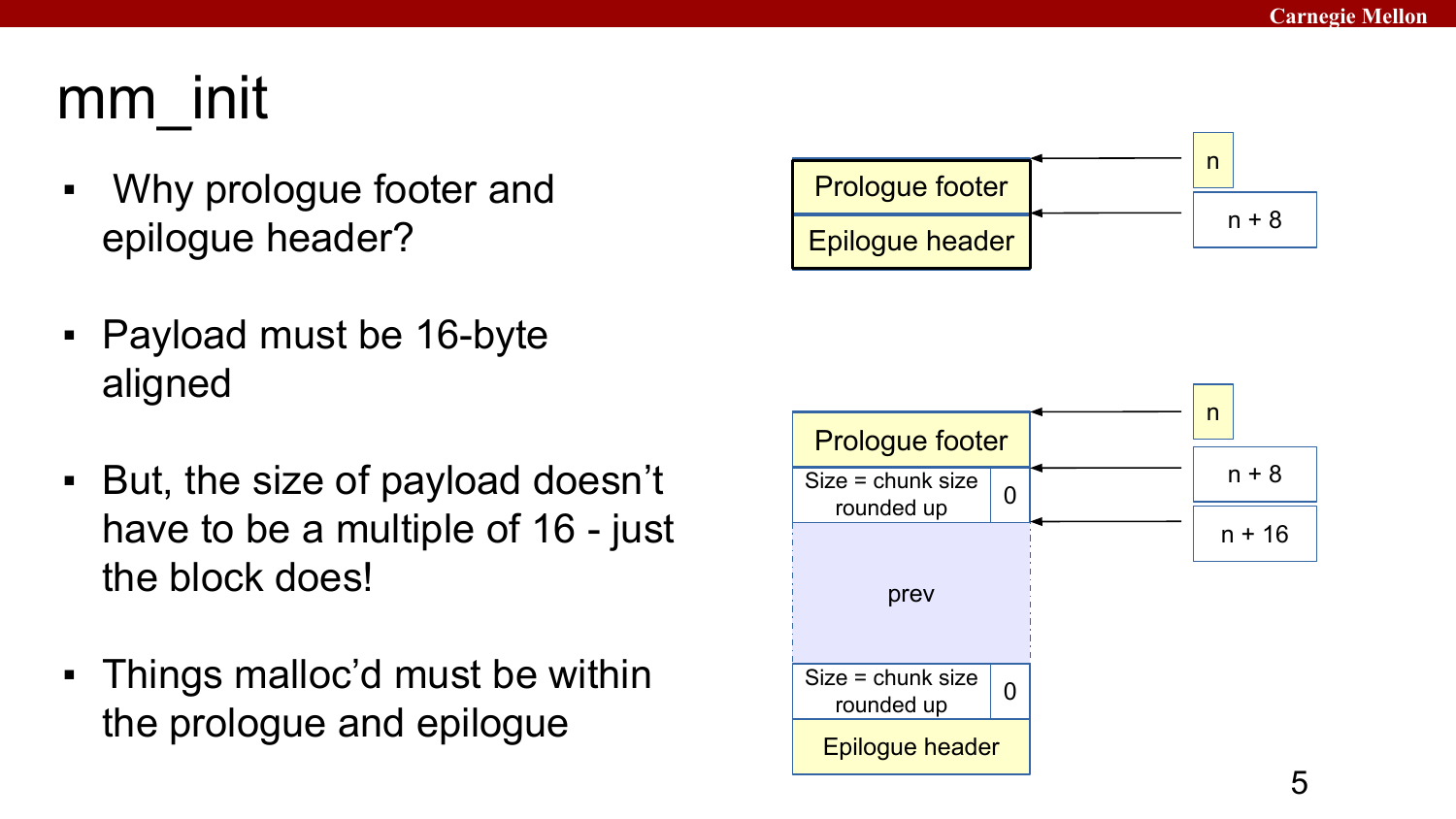# If We Can't Find a Usable Free Block

- Assume an implicit list implementation
- Need to extend the heap
	- mem\_sbrk()
		- sbrk(num\_bytes) allocates space and returns pointer to start
		- $\blacksquare$  sbrk(0) returns a pointer to the end of the current heap
- For speed, extend the heap by a little more than you need immediately
	- use what you need out of the new space, add the rest as a free block
	- What are some tradeoffs you can make?

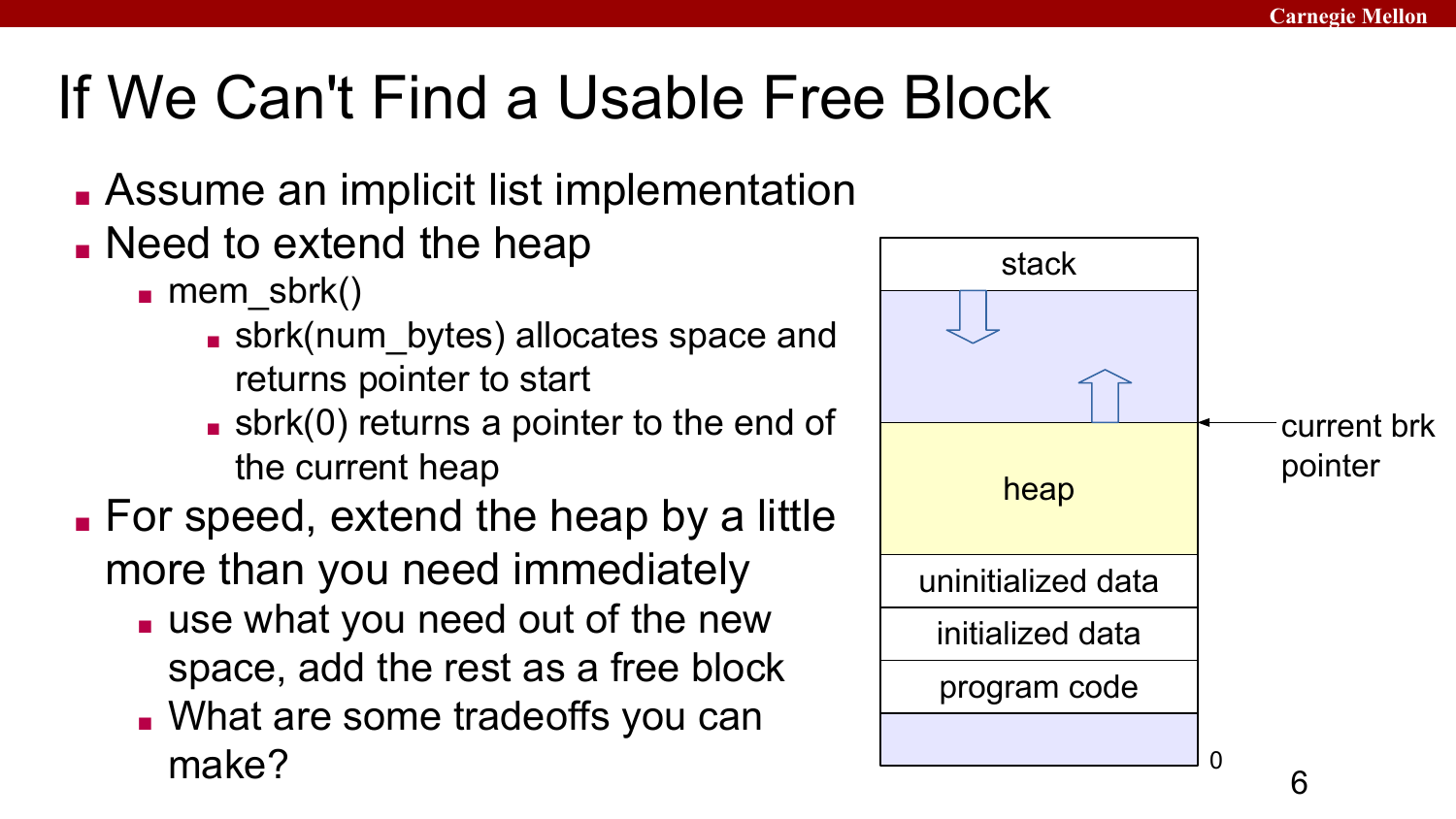# Tracking Blocks: Explicit List

- Maintain a list of *free* blocks instead of *all* blocks
	- means we need to store forward/backward pointers, not just sizes
	- we only track free blocks, so we can store the pointers in the payload area!
	- need to store size at end of block too, for coalescing



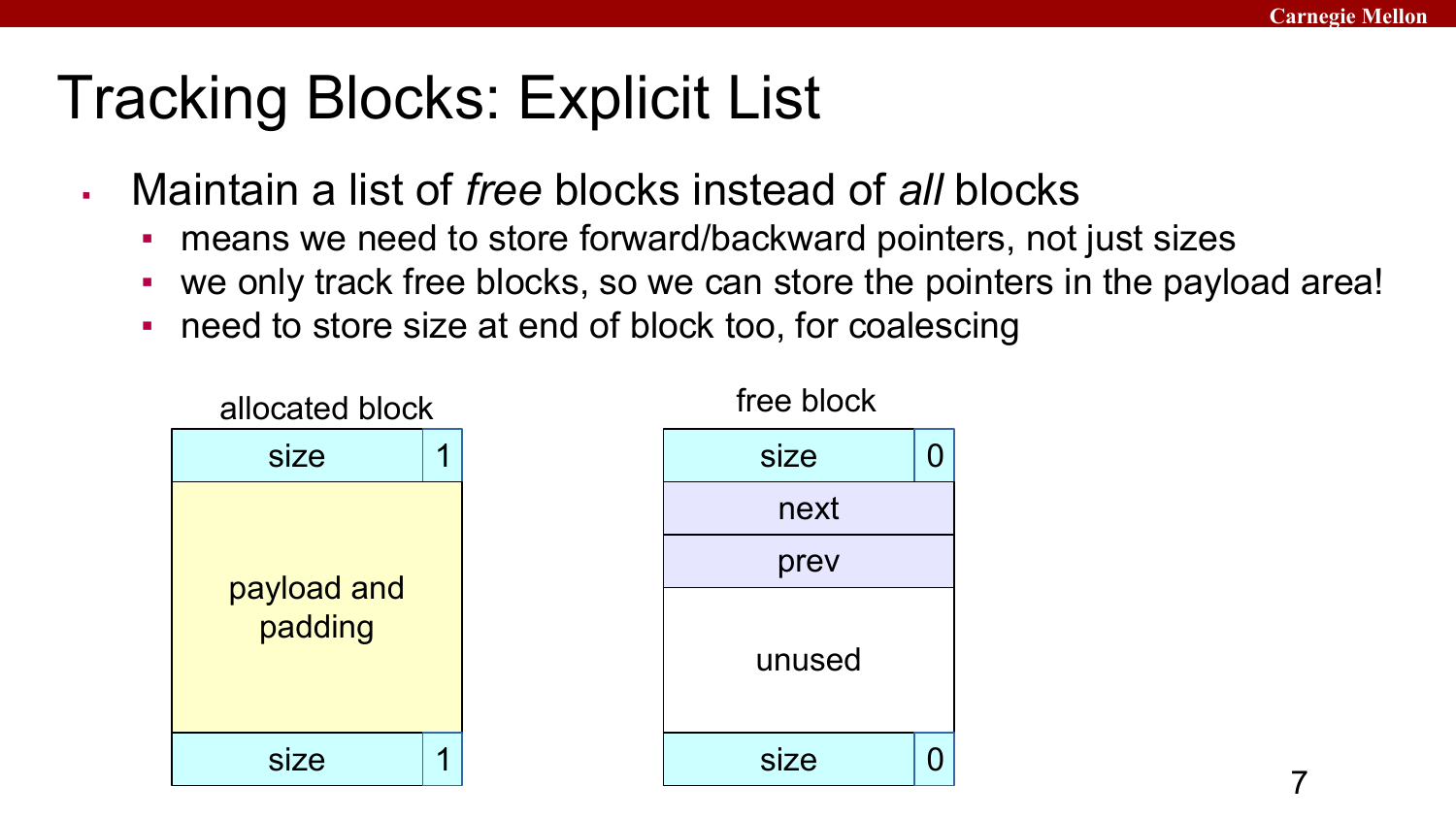# Splitting a Block

- If the block we find is larger than we need, split it and leave the remainder for a future allocation
	- explicit lists: correct previous and next pointers
	- Segregated lists: same as explicit
- When would we **not** split a block?

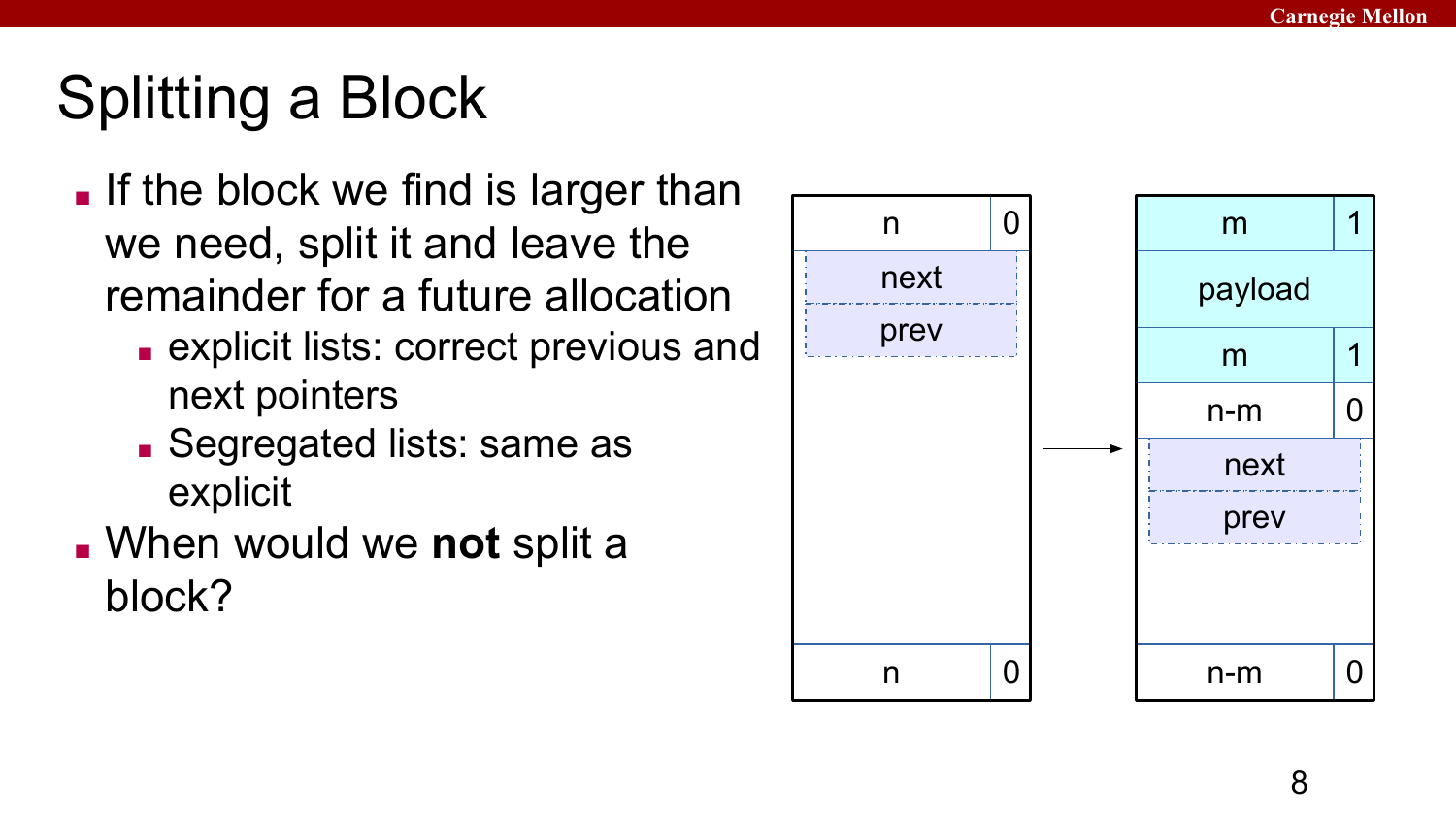### Coalescing Memory

■ Combine adjacent blocks if both are free

■ **explicit lists**: look forward and backward **in the heap**, using block sizes, **not** next/prev

#### ■ Four cases:

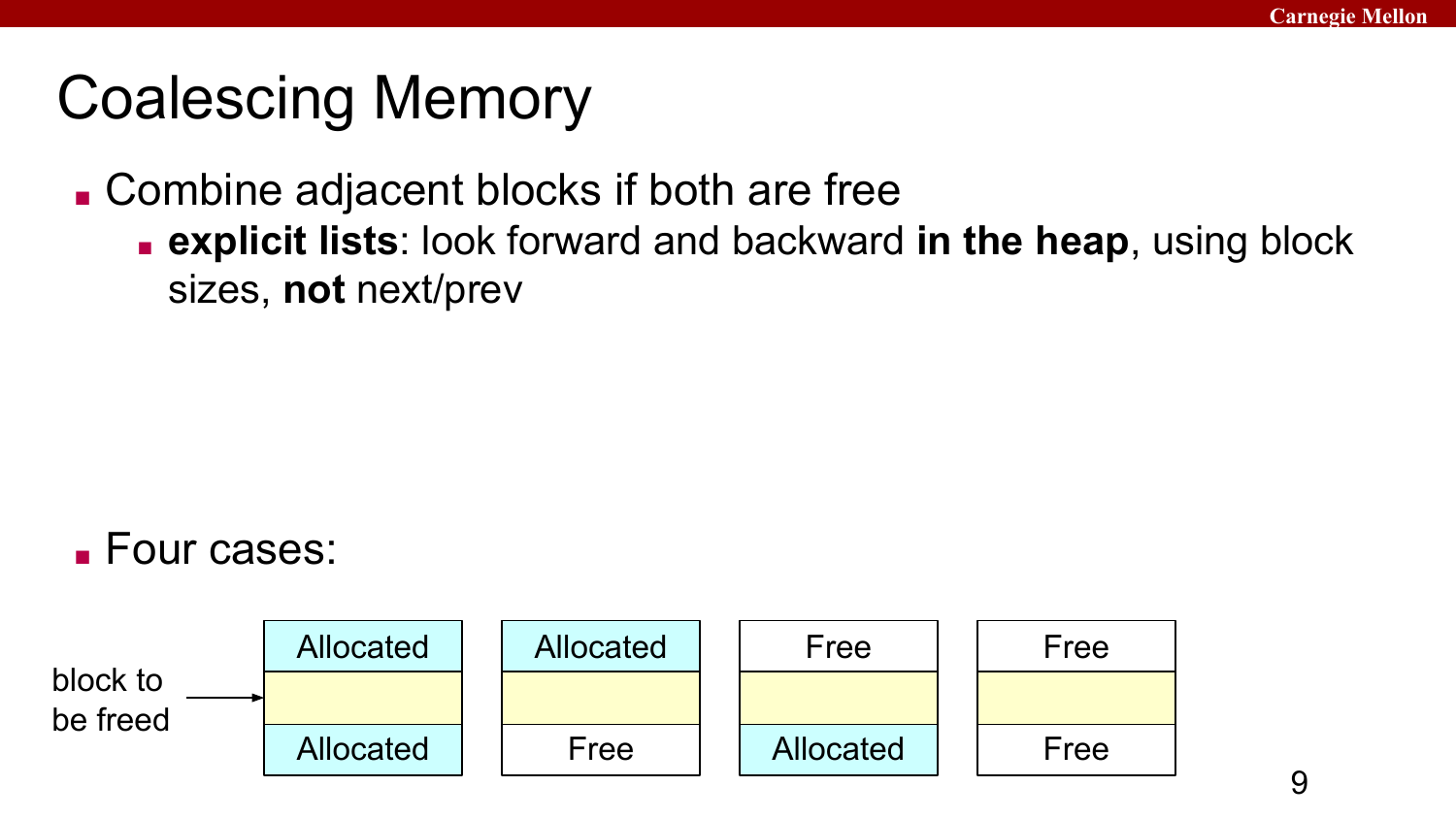#### Coalescing Memory

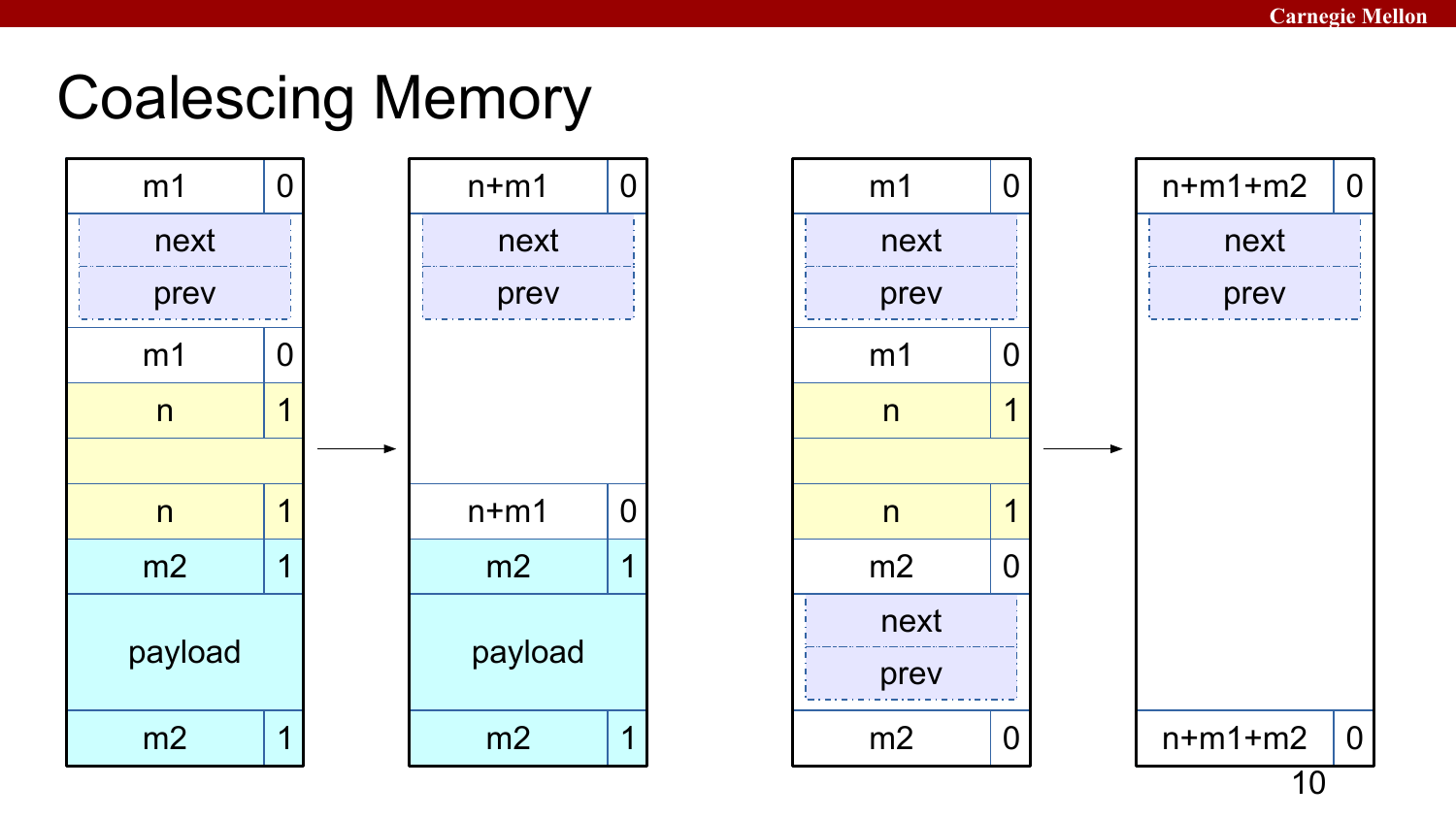### Design Considerations

- Finding a matching free block
	- First fit vs. next fit vs. best fit vs. "good enough" fit
	- continue searching for a closer fit after finding a big-enough free block?
- Free block ordering
	- LIFO, FIFO, or address-ordered?
- When to coalesce
	- while freeing a block or while searching for free memory?
- How much memory to request with sbrk()
	- larger requests save time in system calls but increase maximum memory use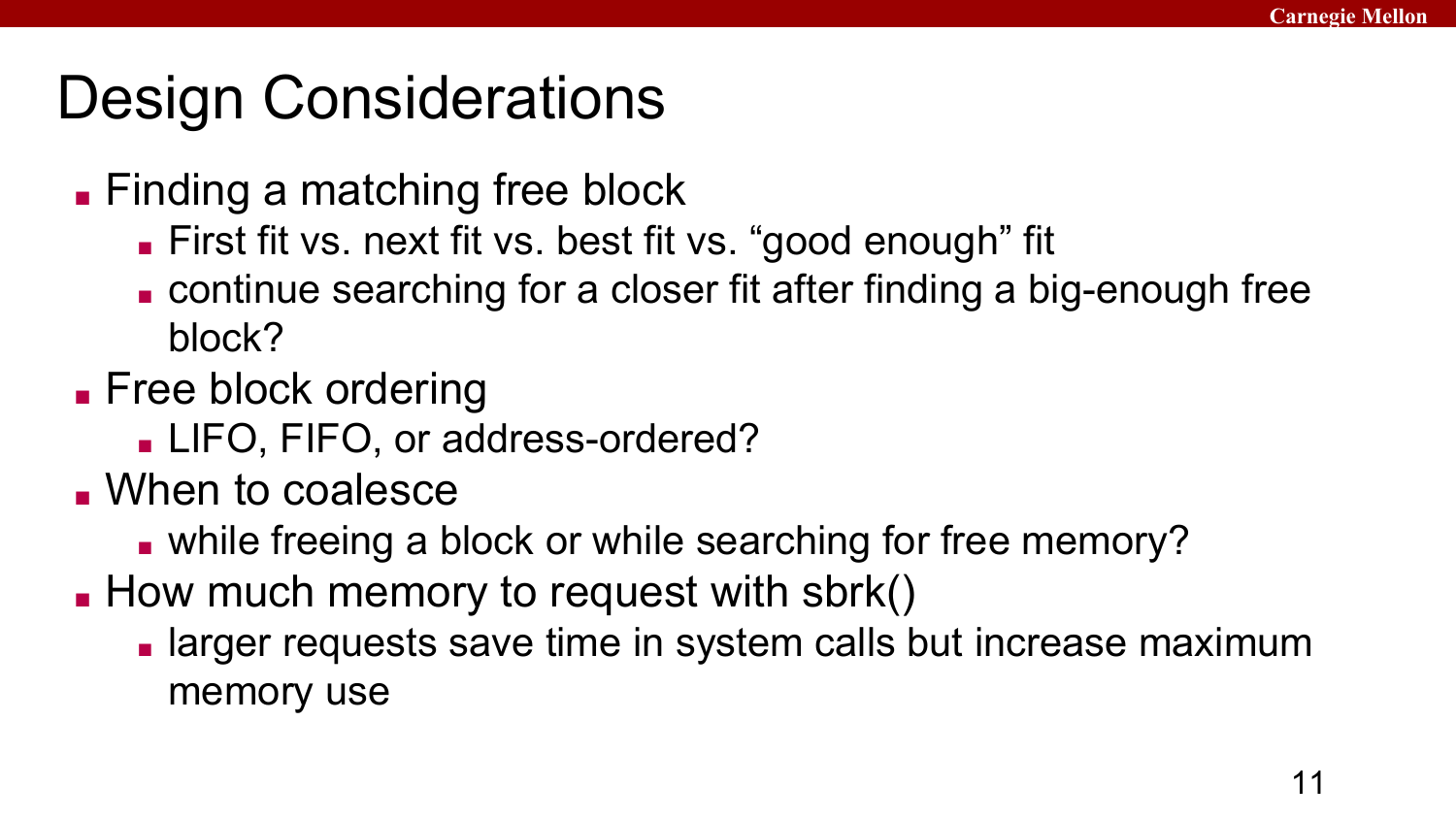# Hints on hints

For the final, you must greatly increase the utilization and keep a high throughput.

- Reducing external fragmentation requires achieving something closer to best-fit allocated
	- Using a better fit algorithm
	- Combine with a better data structure that lets you run more complex algorithms
- Reducing internal fragmentation requires reducing data structure overhead and using the a 'good' free block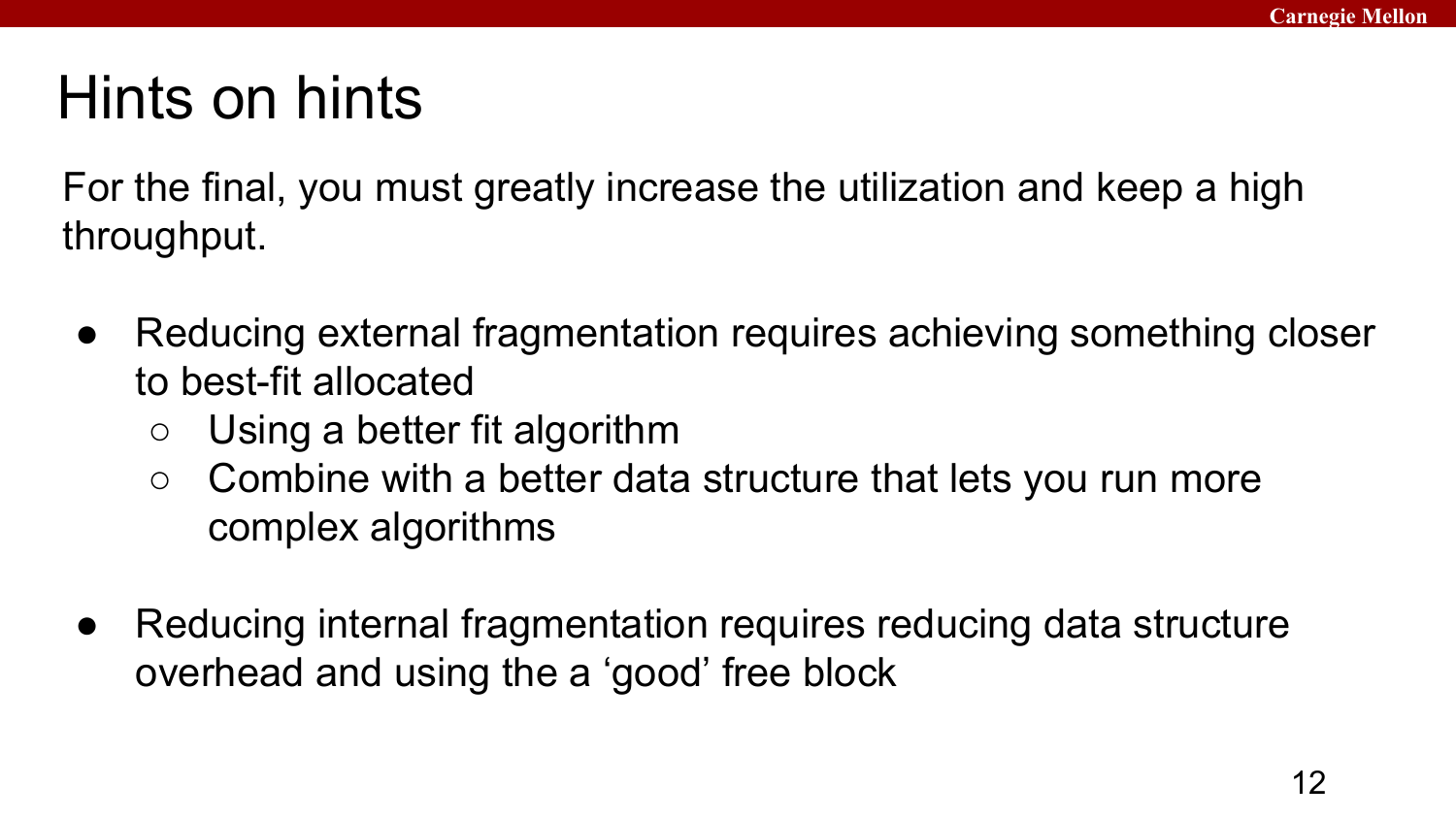# Segregated Lists

- Multiple explicit lists where the free blocks are of a certain size range
- Increases throughput and raises probability of choosing a better-sized block
- Need to decide what size classes (only 128 bytes of stack space)
	- Diminishing returns

• ...

- What do you do if you can't find something in the current size class?
- RootSizeClass1 -> free-block 1 -> free-block 2 -> free-block 3 ->
- RootSizeClass2 -> free-block 1 -> free-block 2 -> free-block 3 -> ...
- RootSizeClass3 -> free-block 1 -> free-block 2 -> free-block 3 -> ...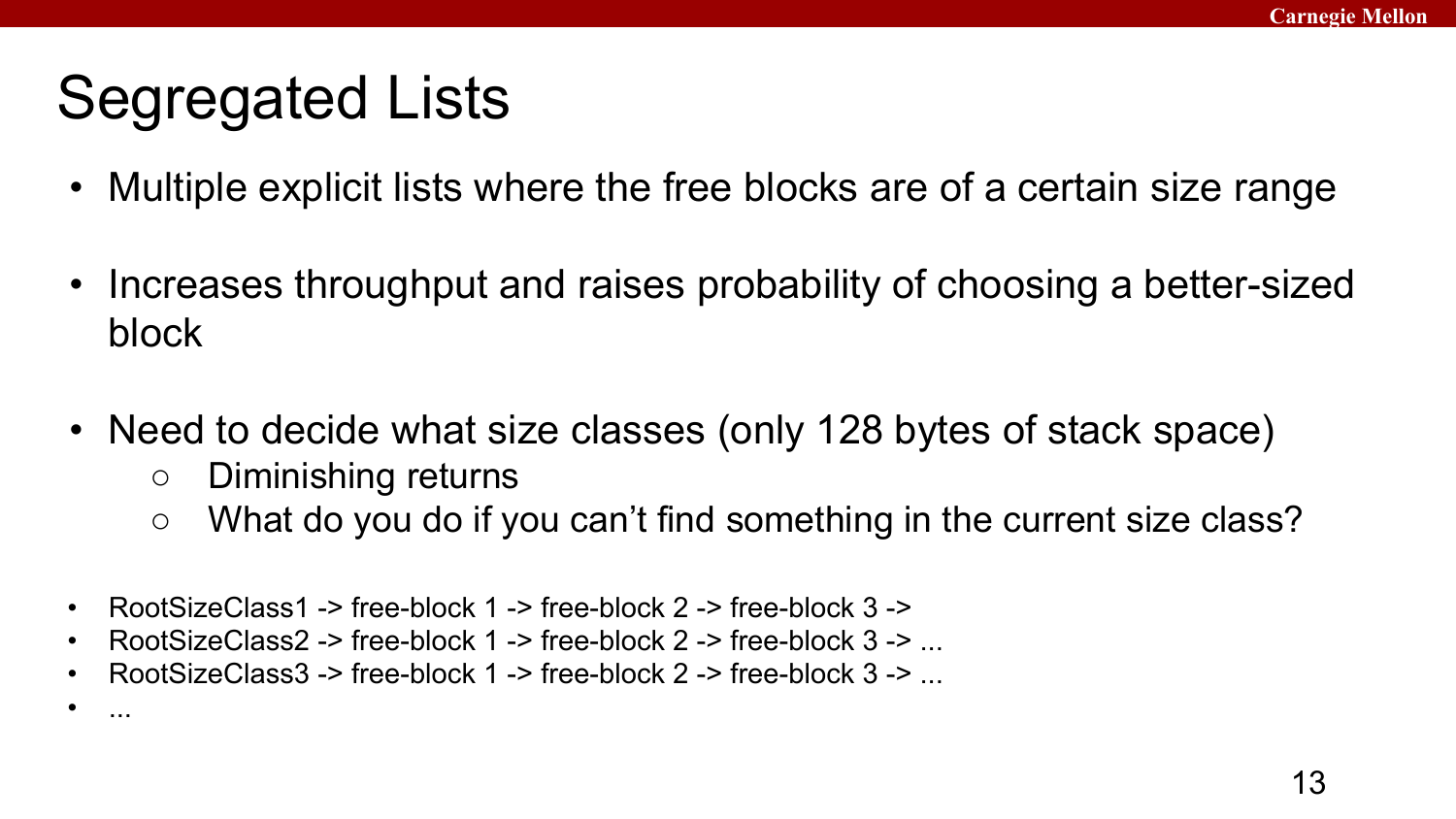# Modularity and Design

- Now you need to have more than one list
	- List operations are the same for all lists
		- Insert
		- Remove
	- Deciding which size class a block should go into
		- 14 if statements : (
		- A small **const** array of sizes + a loop :)
- It would be quite painful to maintain copy-pasted code
	- Abstractions are nice it's what CS is all about!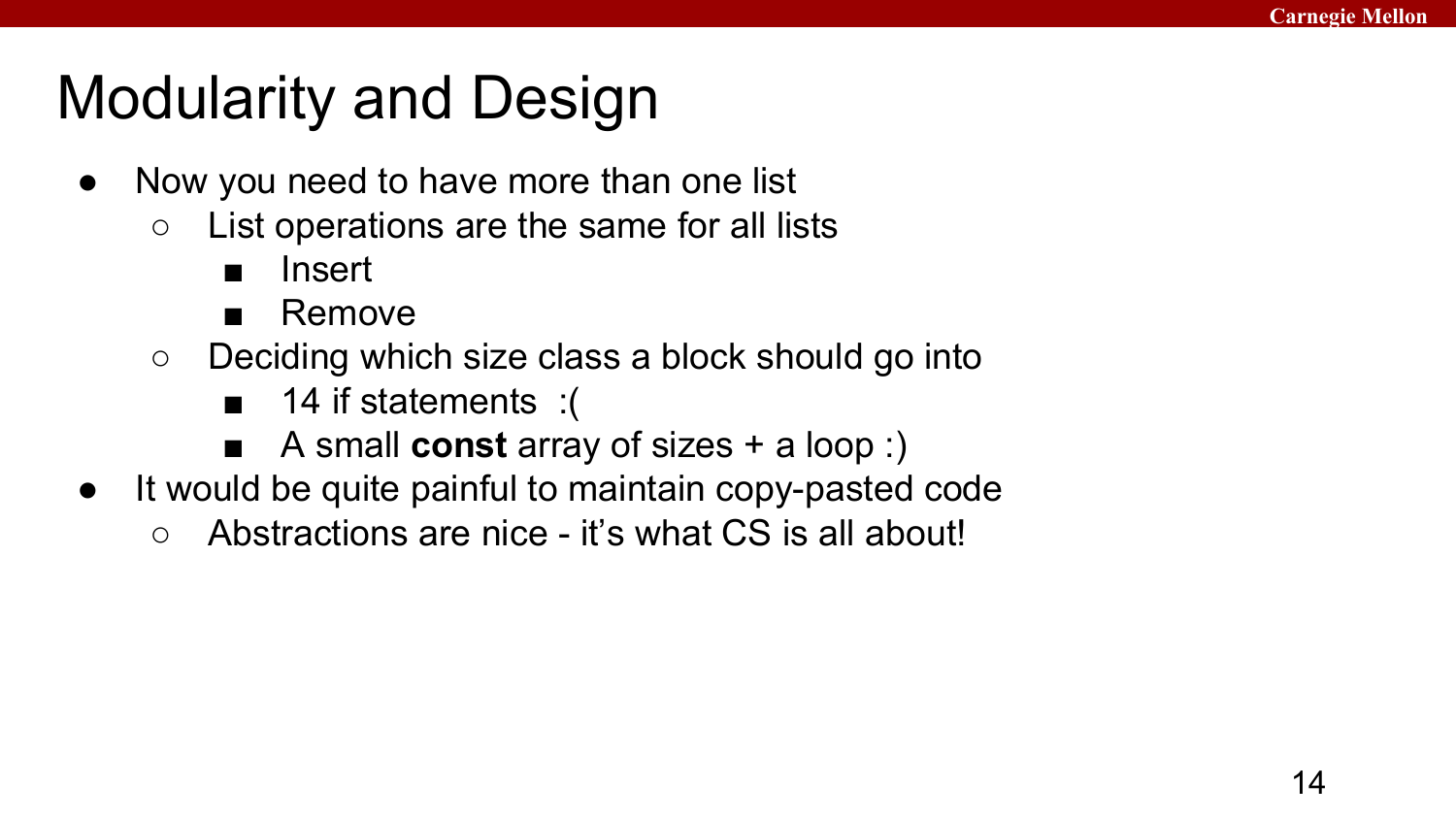# Modularity and Design

- Make sure you have modular, extensible code
	- It will save you a lot of time spent debugging and style points
	- It will make you happy when you come back to your code
		- In 6 days when you start the final submission
		- Or in 6 hours if you're missing sleep please get some rest!
	- $\circ$  It will make it easier to explain to students when you become a TA later :)
- Labs in this course are NOT meant to be done in one sitting
- Labs in this course are NOT meant to be done in 2-3 nights
- Plan ahead, leave plenty of time for **design**
	- Measure twice, cut once
- Take a break between sittings
	- Your brain can keep working subconsciously
	- Leave time for "aha!" moments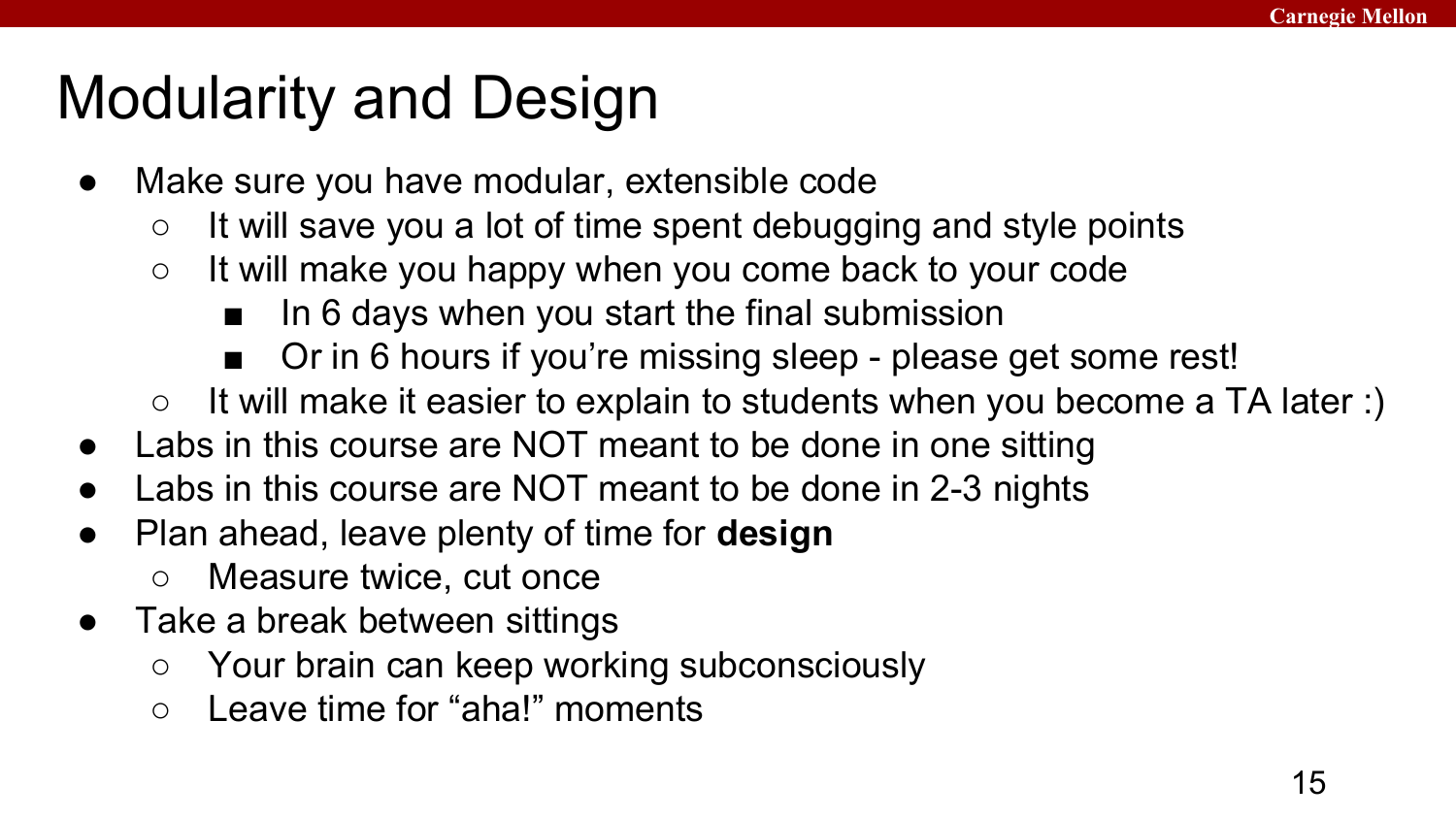# Coalescing Memory

- Combine adjacent blocks if both are free
	- **segregated lists**: look forward and back using block sizes, then
		- Use the **size** of the **coalesced** block to determine the proper list
			- What else might you need to do to maintain your seglists?

■ Insert into list using the insertion policy (LIFO, address-ordered, etc.)

#### ■ Four cases:

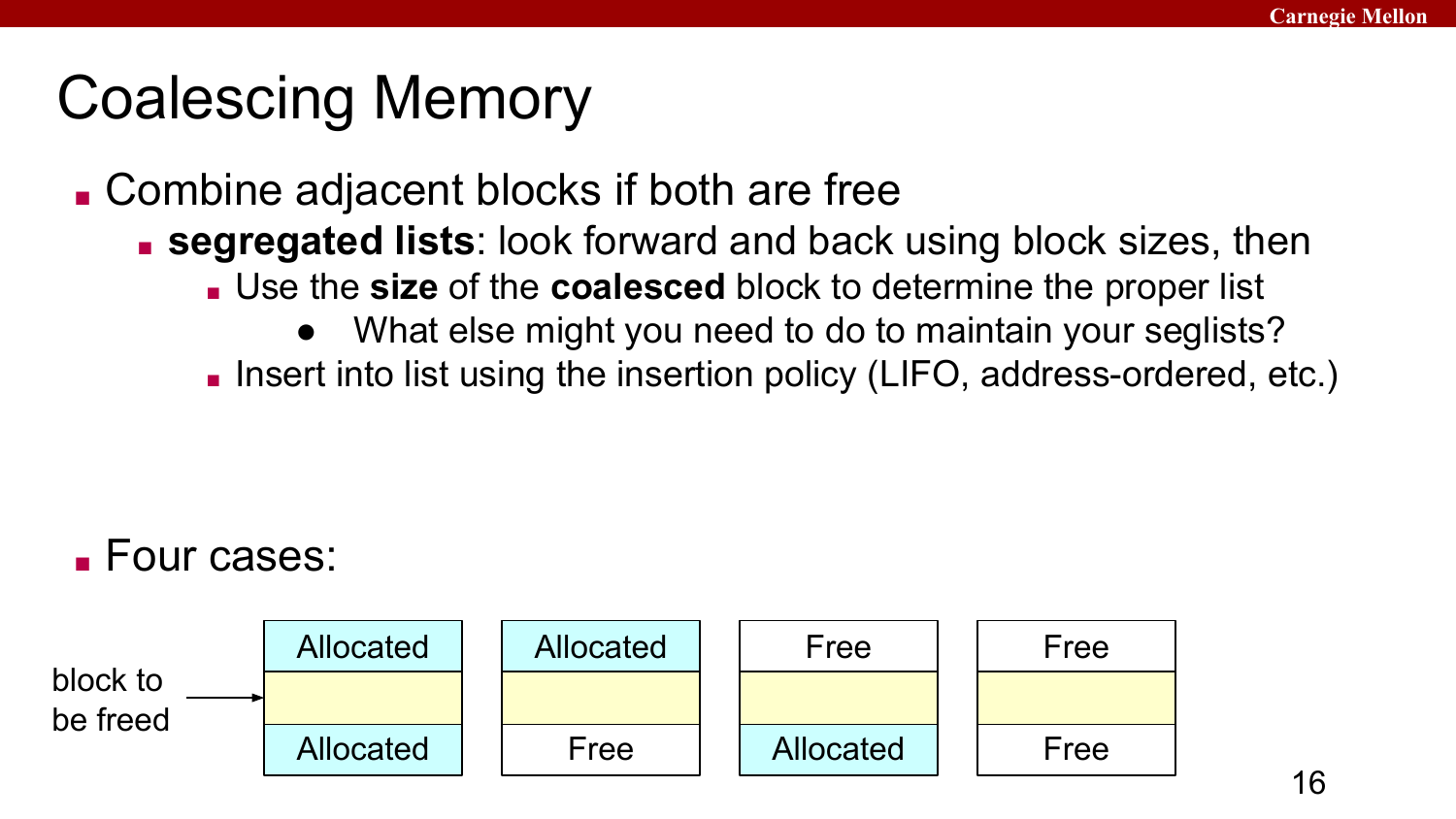# Eliminate footers in allocated blocks

- Reduces internal fragmentation (increase utilization)
- Why do we need footers?
	- Coalescing blocks
	- What kind of blocks do we coalesce?
- Do we need to know the size of a block if we're not going to coalesce it?
- Based on that idea, can you design a method that helps you determine when to coalesce?
	- Hint: where could you store a little **bit** of extra information for each block?

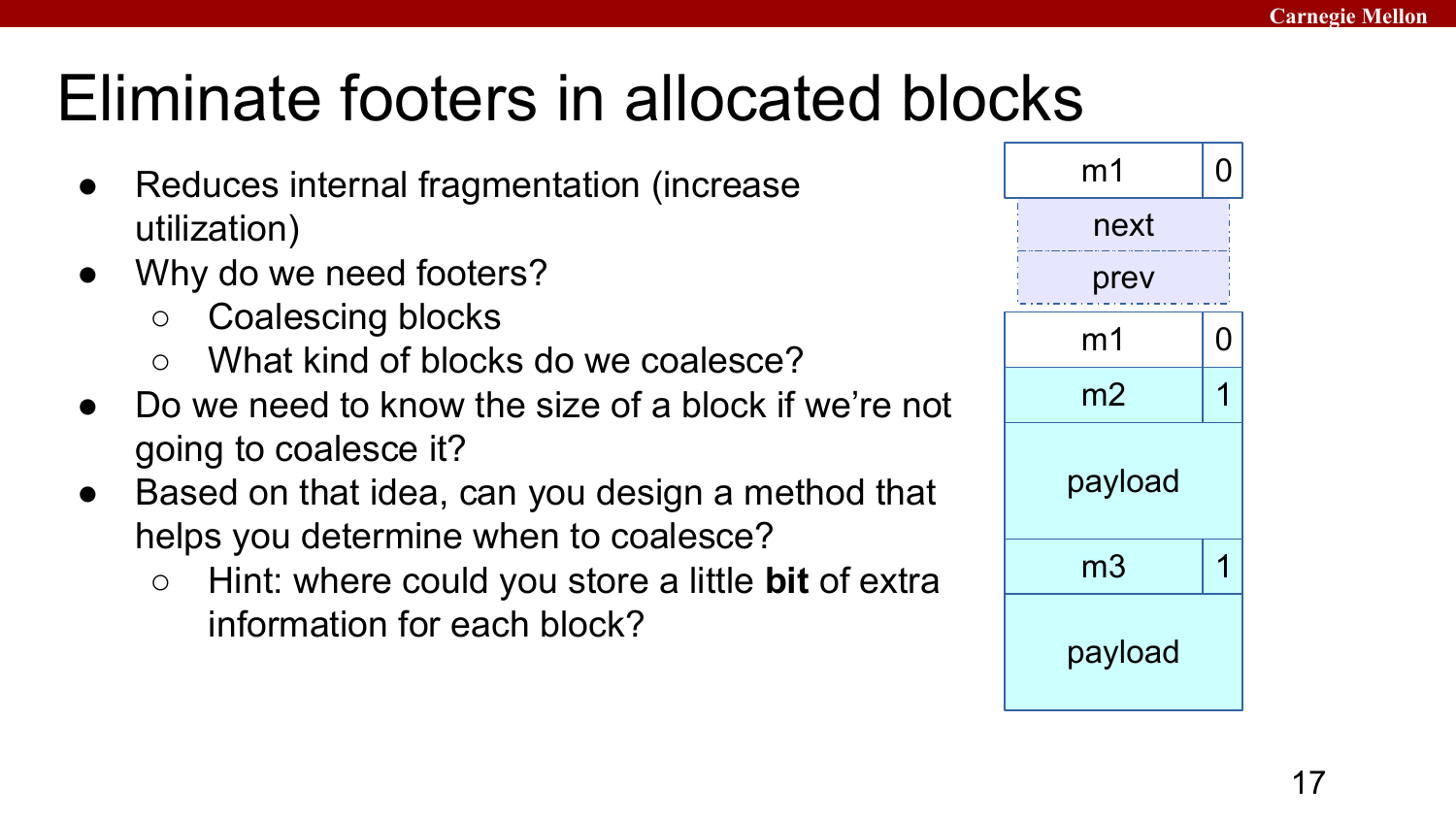### Coalescing Memory

■ Combine adjacent blocks if both are free

**footerless:** if free, obtain info from footer then use next/prev

#### ■ Four cases:

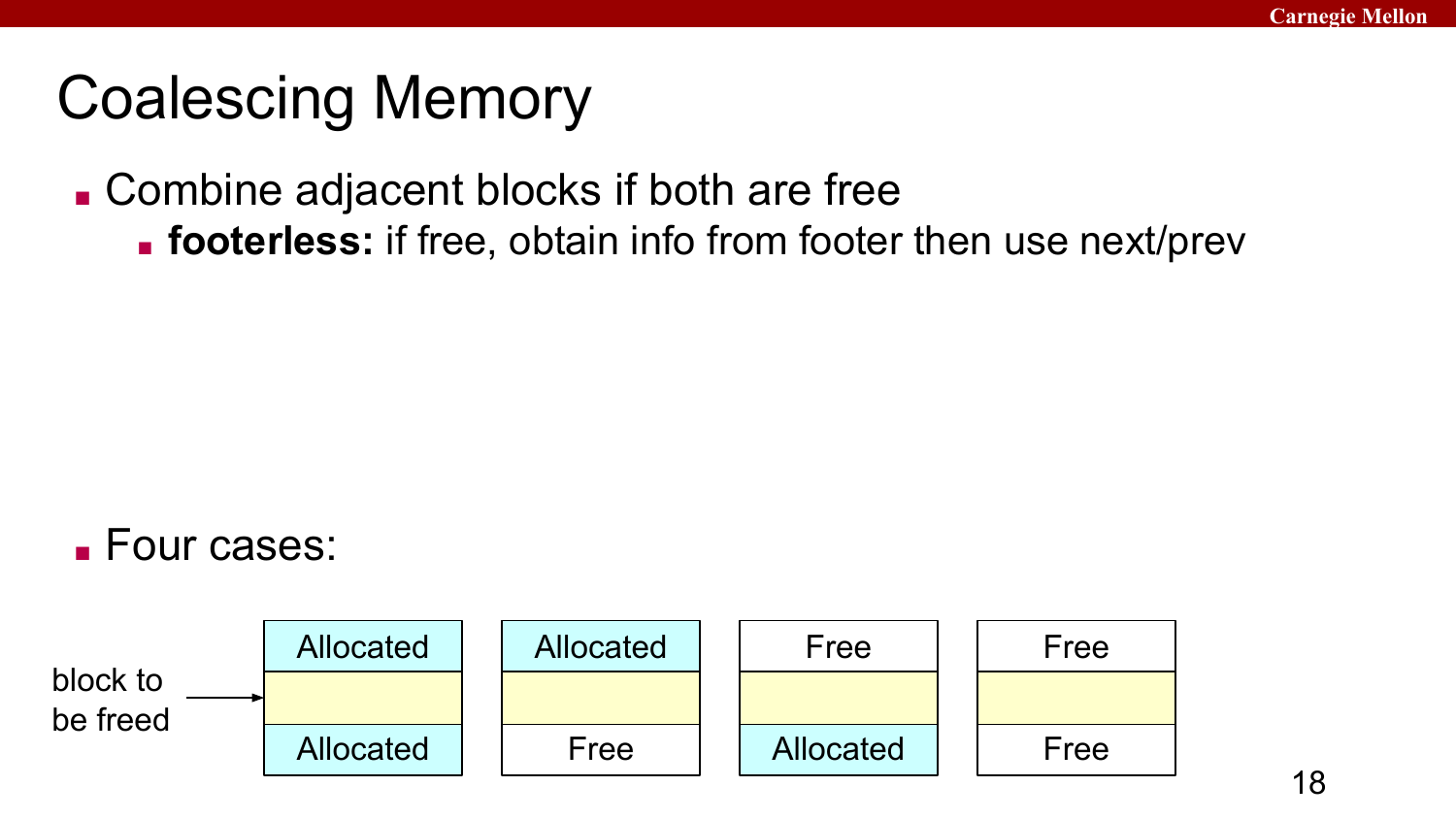# Decrease the minimum block size

- Reduces internal fragmentation (increase utilization)
- Currently, min block size is 32.
	- 8 byte header
	- $\circ$  16 byte payload (or 2 8 byte pointers for free)
	- 8 byte footer
- $\bullet$  If you just need to malloc(5), and the payload size is 16, you waste 9.
- Must manage free blocks that are too small to hold the pointers for a **doubly** linked free list

| m <sub>1</sub> |  |
|----------------|--|
| payload        |  |
| m <sub>1</sub> |  |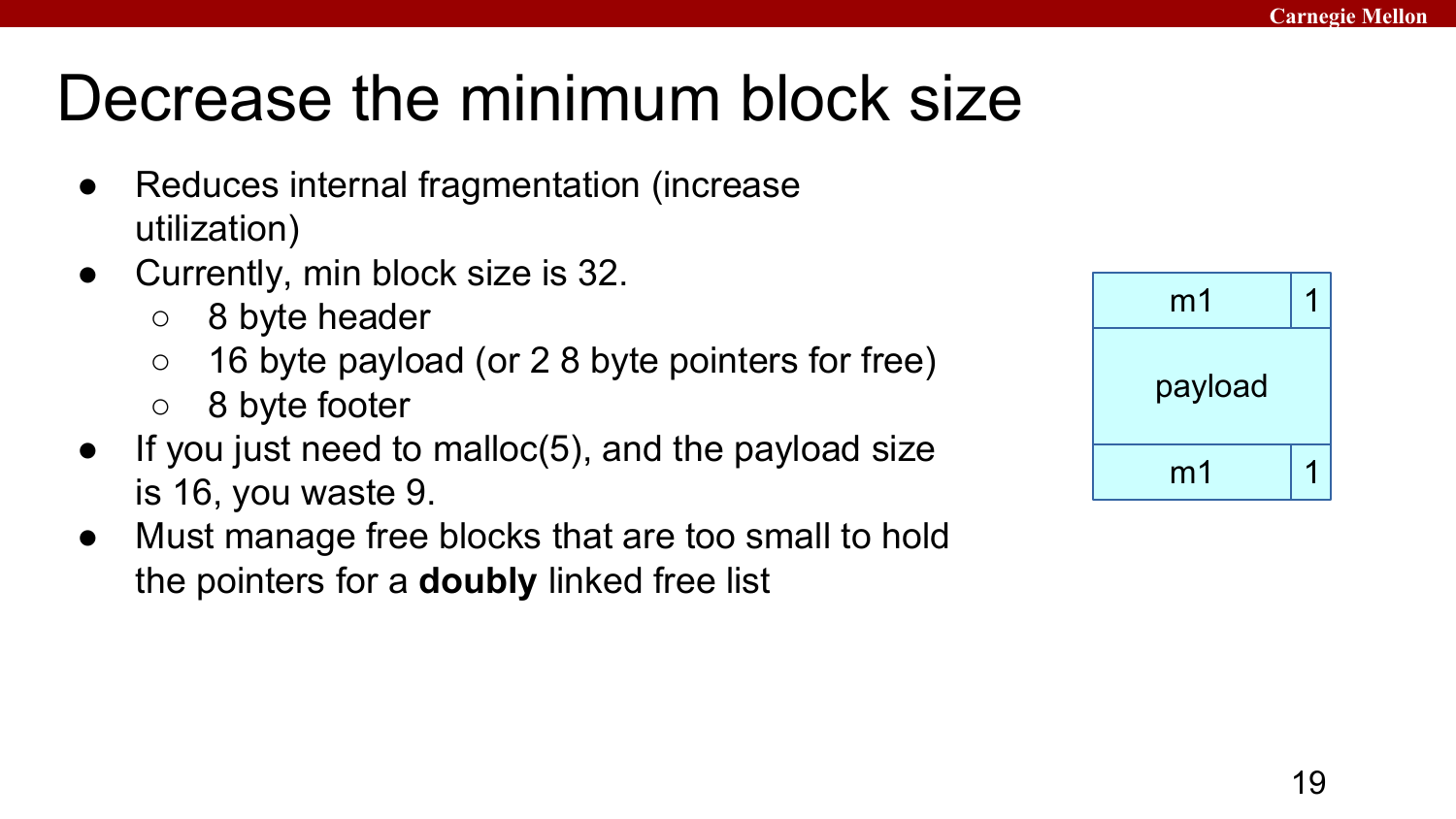# Debugging: GDB & The Almighty Heap Checker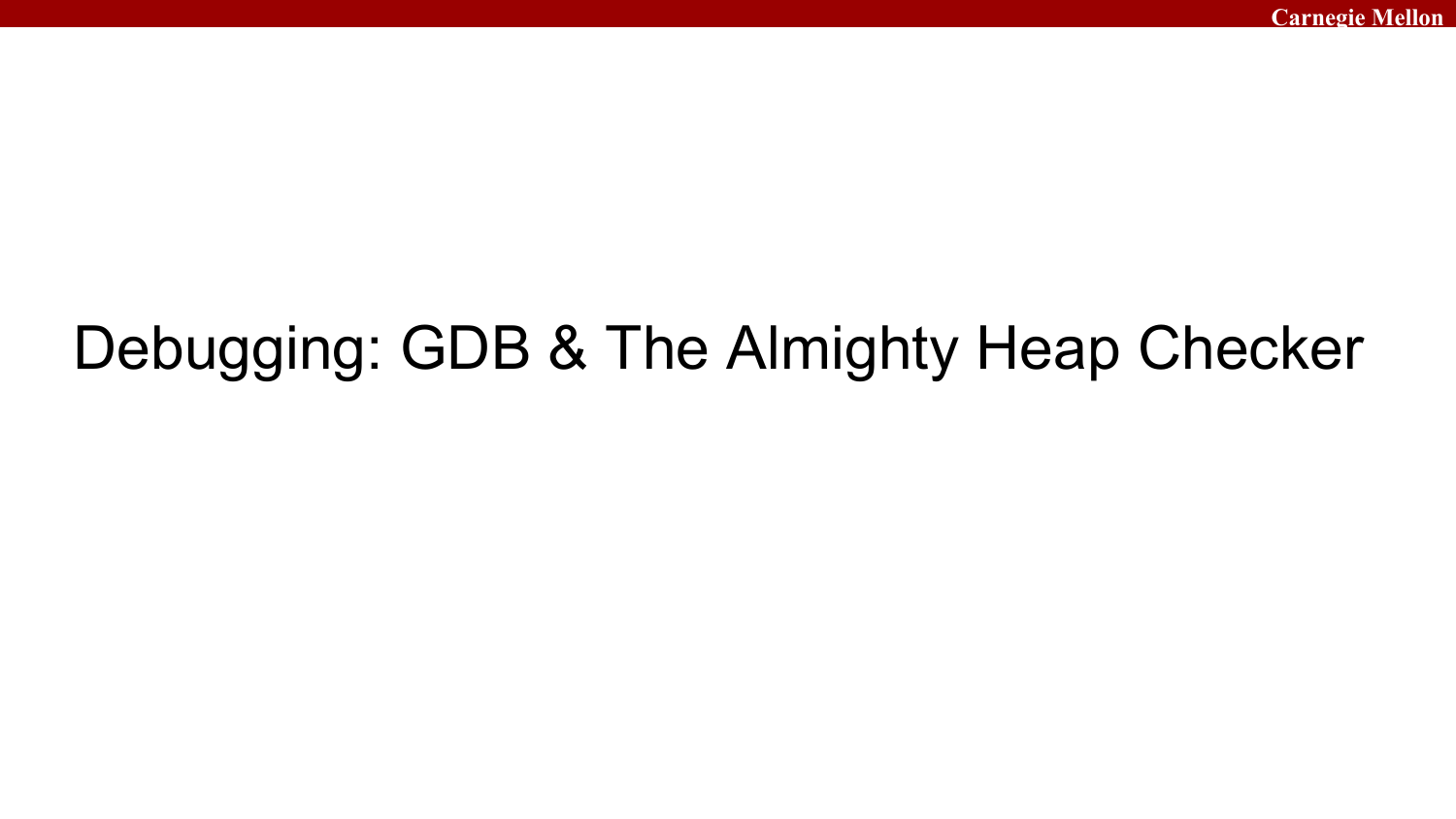

...except it's not.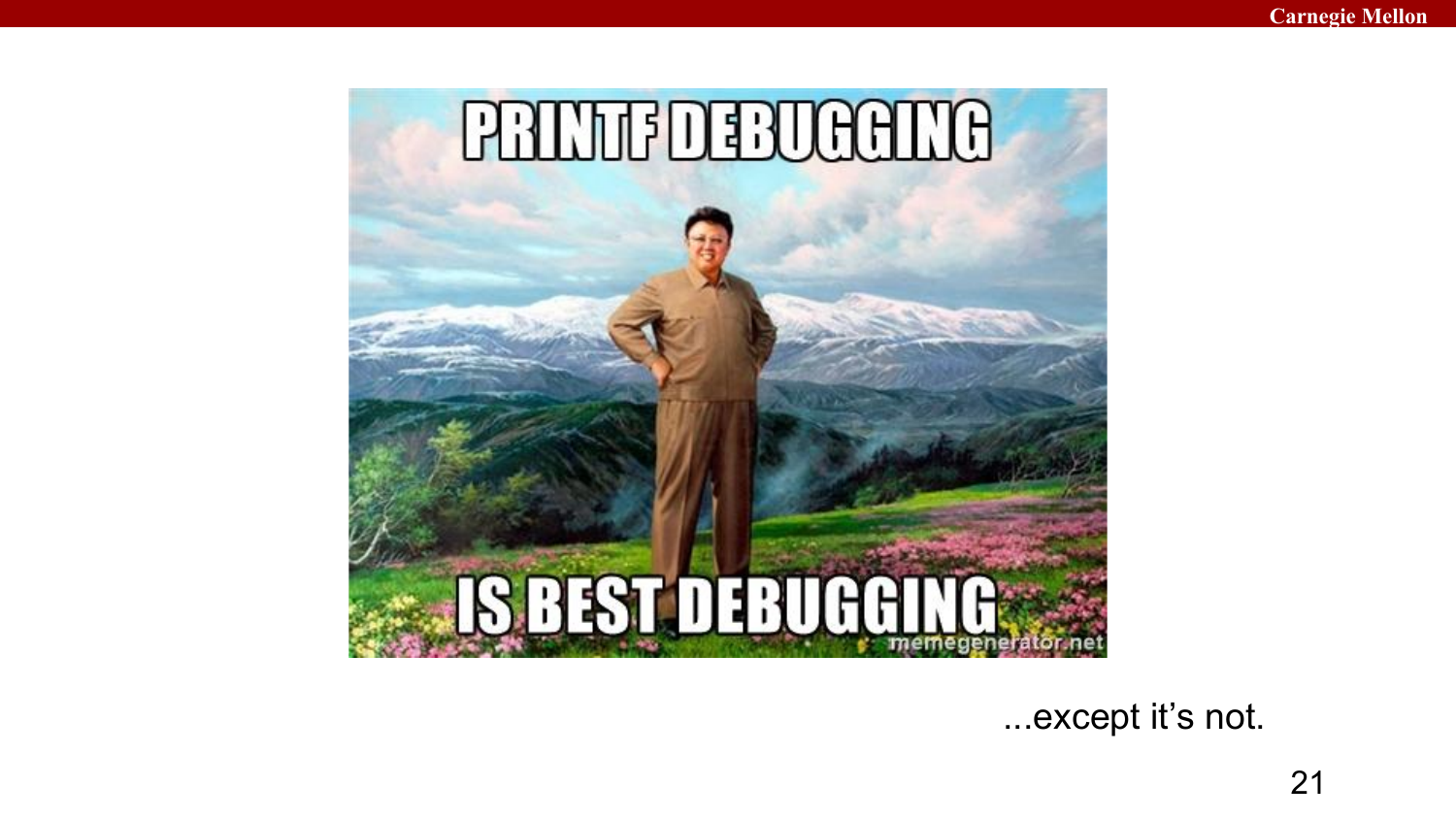# Better than printf: using GDB

- Use GDB to determine where segfaults happen!
- **gdb mdriver** will open the malloc driver in gdb
	- Type run and your program will run until it hits the segfault!
- **step/next** (abbrev. **s/n**) step to the next line of code
	- **○ next** steps over function calls
- **finish** continue execution until end of current function, then break
- **● print <expr>**  (abbrev. **p**) Prints **any C-like expression** (including results of function calls!)
	- Consider writing a heap printing function to use in GDB!
- **● x <expr>** Evaluate <expr> to obtain address, then examine memory at that address
	- **x /a <expr>** formats as address
	- See **help p** and **help x** for information about more formats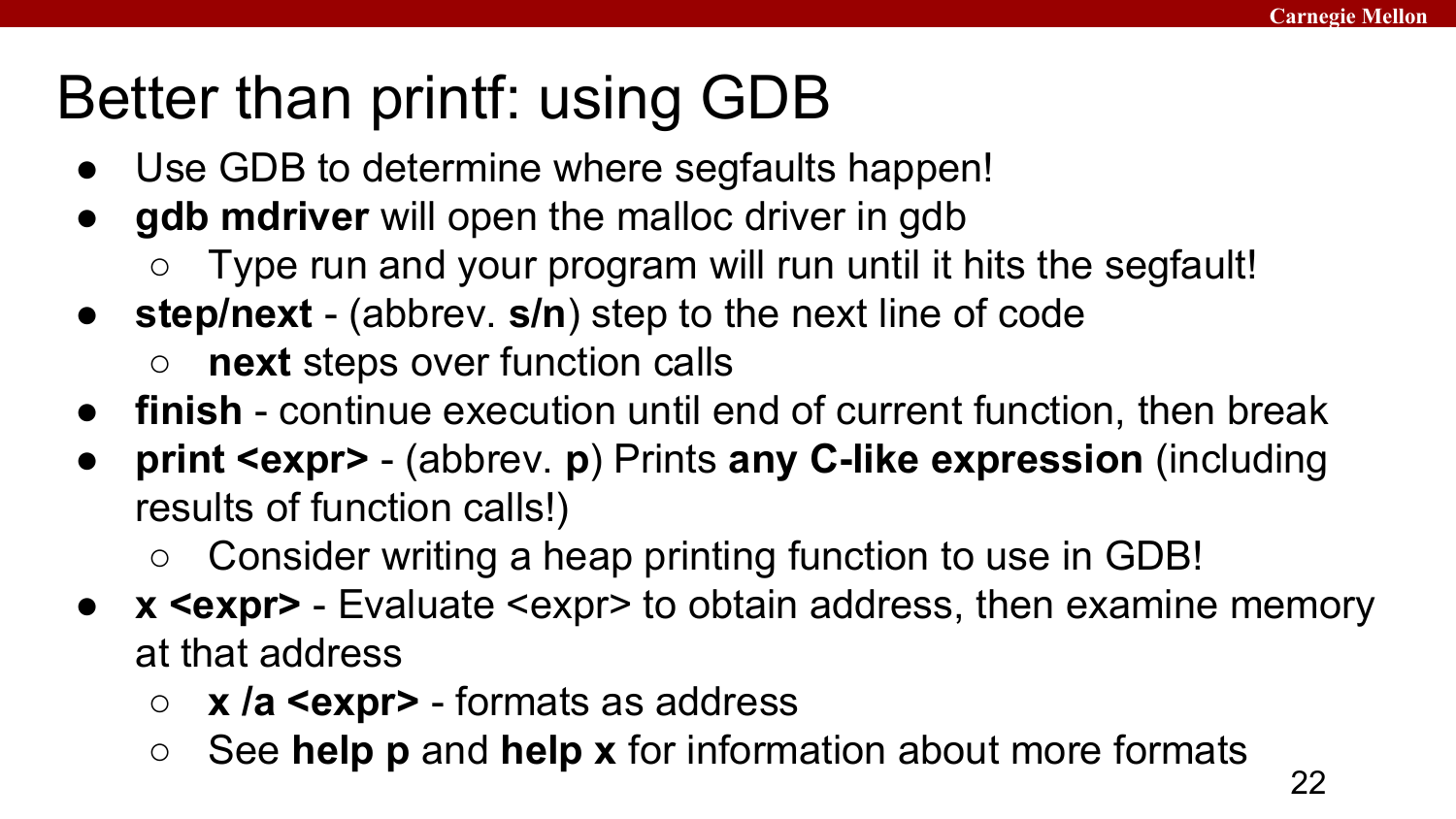#### Using GDB - Fun with frames

■ **backtrace** - (abbrev. **bt**) print call stack up until current function

■ **backtrace full** - (abbrev. **bt full**) print local variables in each frame

(gdb) backtrace

- #0 find fit  $(...)$
- #1 mm malloc  $(...)$
- #2 0x0000000000403352 in eval\_mm\_valid (...)
- $#3$  run tests  $(...)$
- #4 0x0000000000403c39 in main (...)
- **frame 1** (abbrev. **f 1**) switch to mm\_malloc's stack frame ■ Good for inspecting local variables of calling functions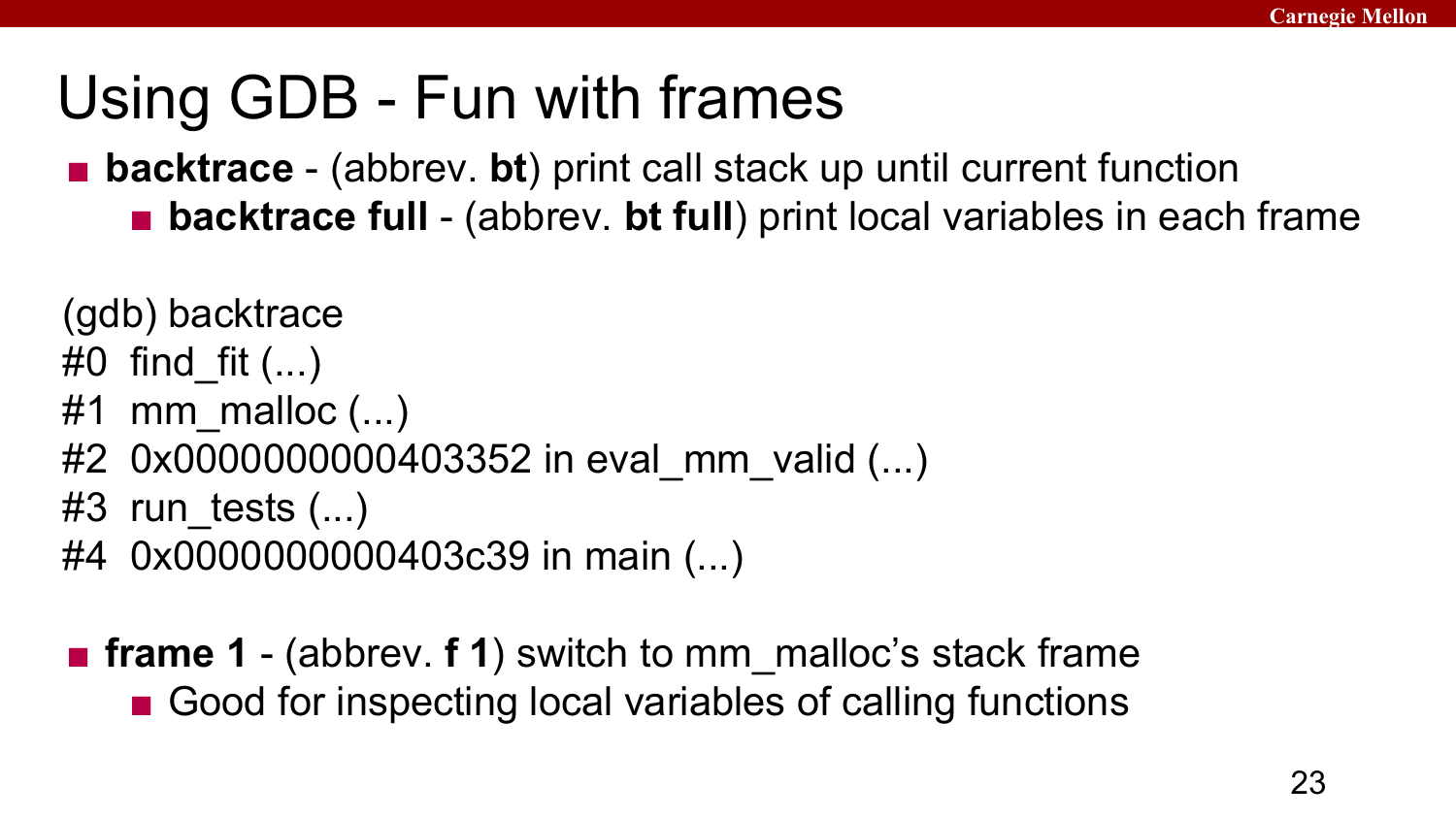#### Using GDB - Setting breakpoints/watchpoints

■ **break mm\_checkheap** - (abbrev. **b**) break on "mm\_checkheap()"

- **b mm.c:25** break on line 25 of file "mm.c" **very useful!**
- **b find fit if size**  $== 24$  break on function "find fit()" if the local variable "size" is equal to 24 - "**conditional breakpoint**"
- **watch heap\_listp** (abbrev. **w**) break if value of "heap listp" changes -"**watchpoint**"
- **w block == 0x80000010** break if "block" is equal to this value
- **w \*0x15213** watch for changes at memory location 0x15213
	- Can be *very* slow

■ **rwatch <thing>** - stop on reading a memory location ■ **awatch <thing>** - stop on *any* memory access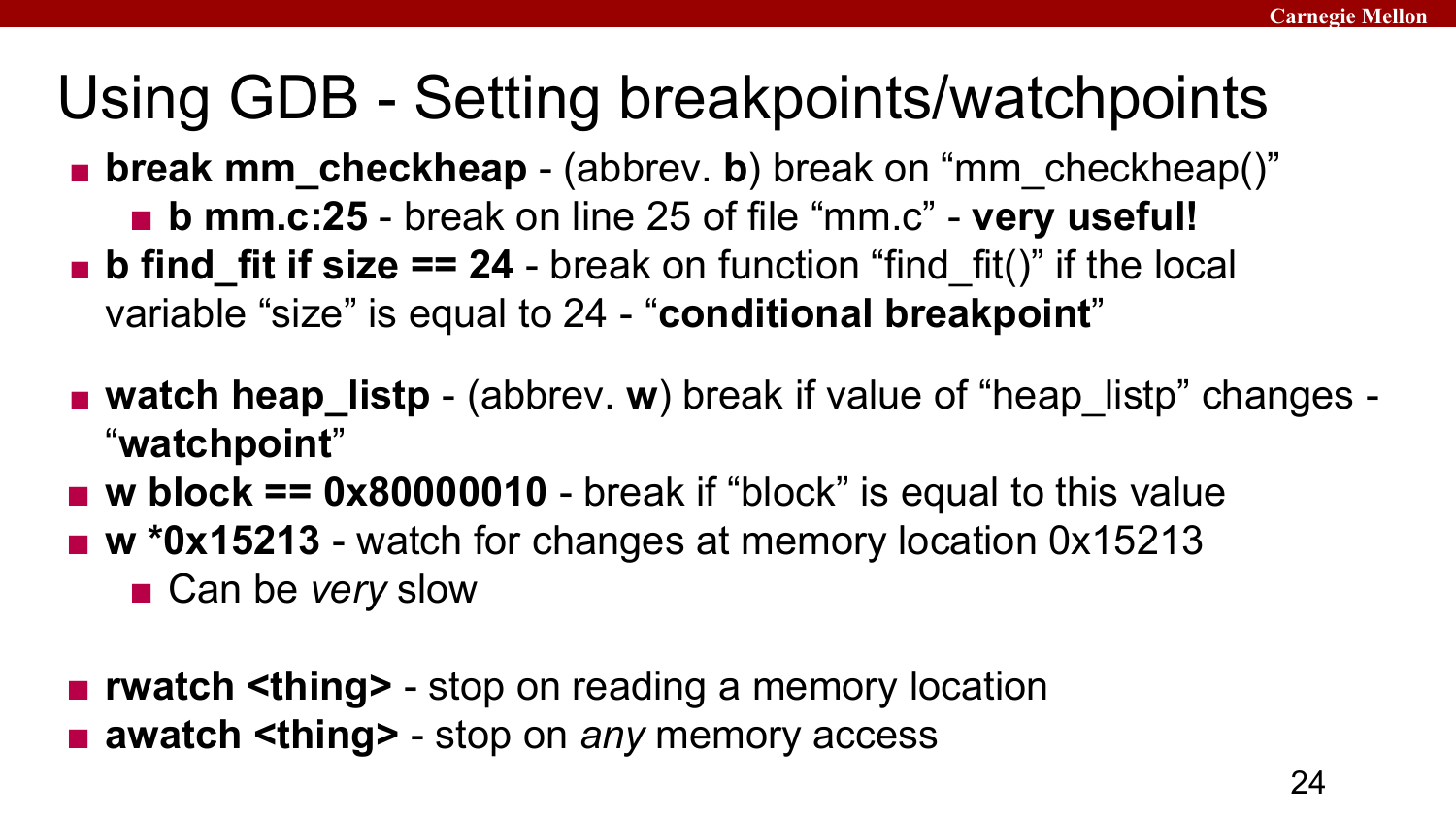### Heap Checker

- I int mm\_checkheap(int verbose);
- critical for debugging
	- **write this function early!**
	- update it when you change your implementation
	- check all heap invariants, make sure you haven't lost track of any part of your heap
		- check should pass if and only if the heap is truly well-formed
	- should only generate output if a problem is found, to avoid cluttering up your program's output
- meant to be correct, **not** efficient
- call before/after major operations **when the heap should be well-formed**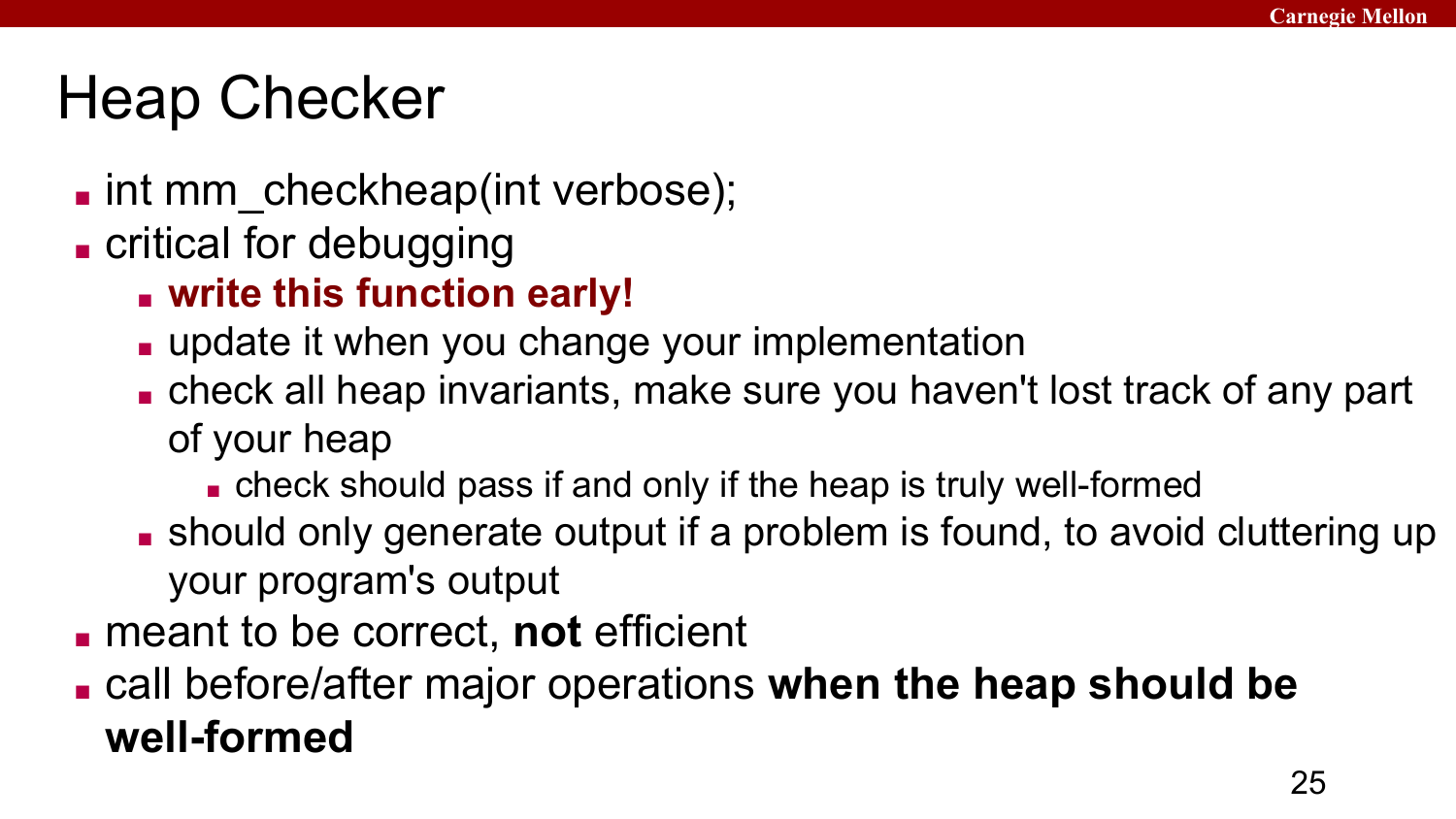#### ■ Block level

■ What are some things which should always be true of every block in the heap?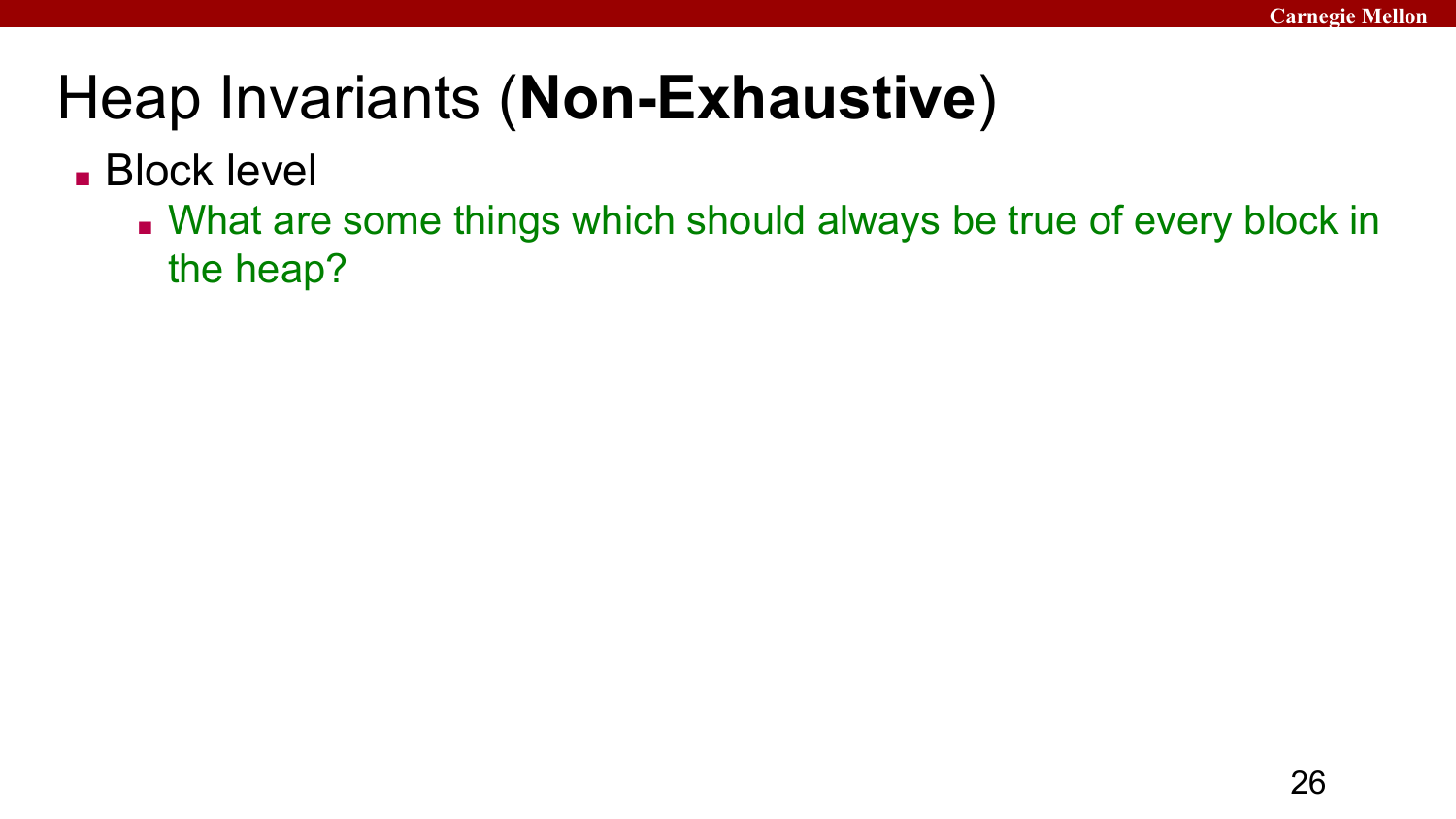■ Block level

- header and footer match
- payload area is aligned, size is valid
- no contiguous free blocks unless you defer coalescing

■ List level

■ What are some things which should always be true of every element of a free list?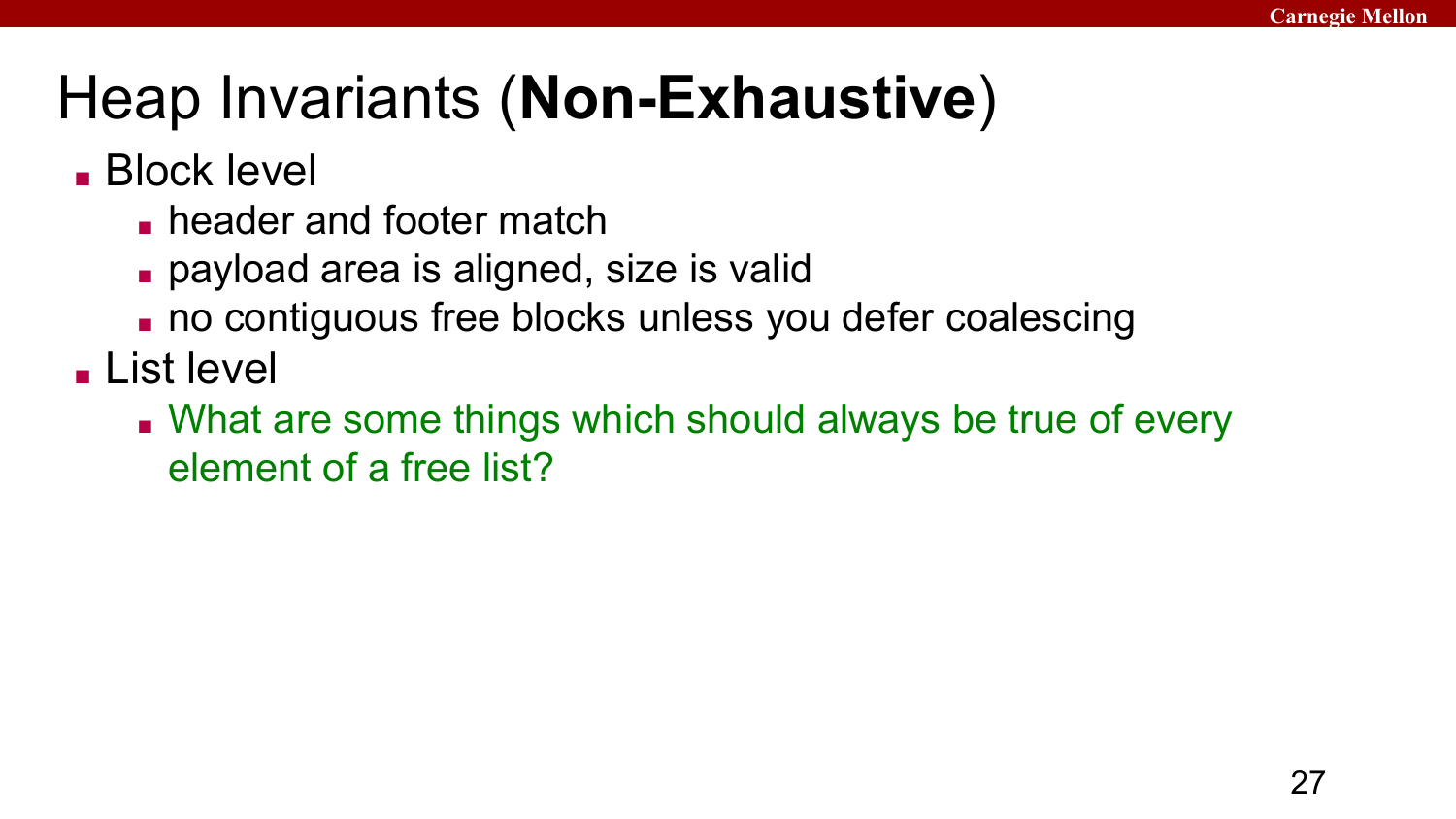#### ■ Block level

- header and footer match
- payload area is aligned, size is valid
- no contiguous free blocks unless you defer coalescing

■ List level

- next/prev pointers in consecutive free blocks are consistent
- no allocated blocks in free list, all free blocks are in the free list
- no cycles in free list unless you use a circular list
- each segregated list contains only blocks in the appropriate size class

■ Heap level

■ What are some things that should be true of the heap as a whole?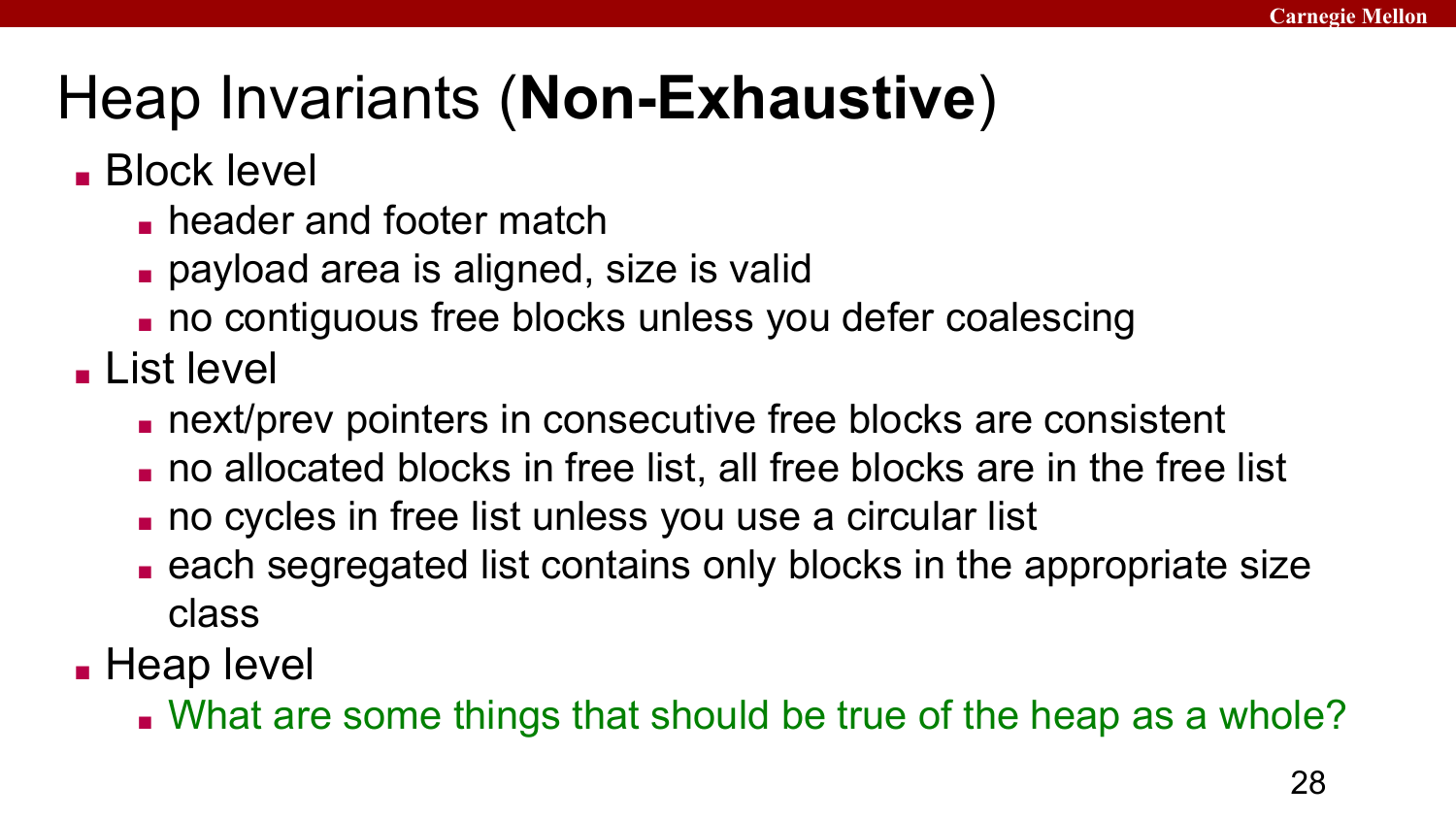#### ■ Block level

- header and footer match
- payload area is aligned, size is valid
- no contiguous free blocks unless you defer coalescing

■ List level

- next/prev pointers in consecutive free blocks are consistent
- no allocated blocks in free list, all free blocks are in the free list
- no cycles in free list unless you use a circular list
- each segregated list contains only blocks in the appropriate size class

■ Heap level

■ all blocks between heap boundaries, correct sentinel blocks (if used)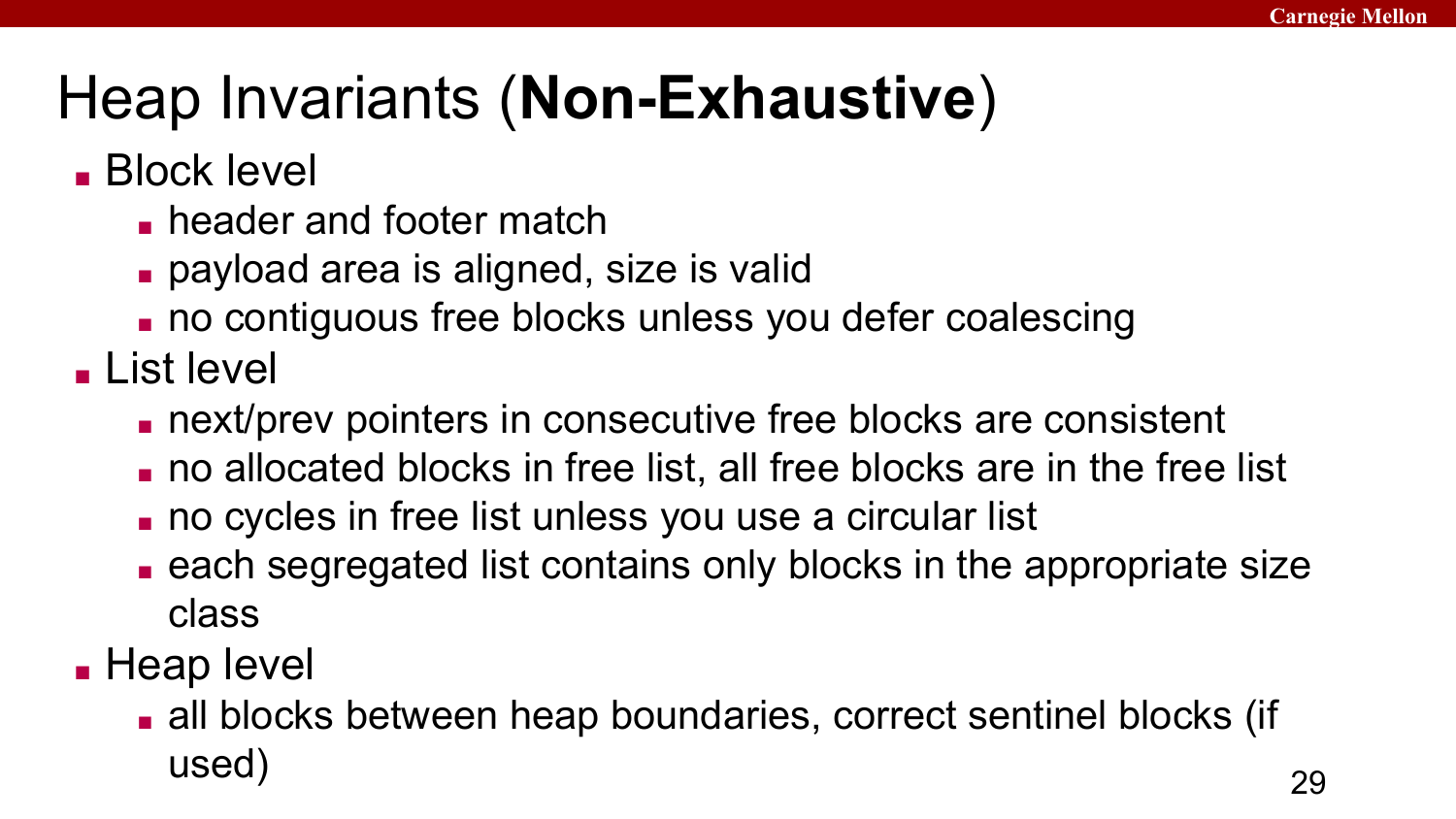### How to Ask for Help

- Be specific about what the problem is, and how to cause it
	- **BAD:** "My program segfaults."
	- **GOOD:** "I ran mdriver in gdb and it says that a segfault occurred due to an invalid next pointer, so I set a watchpoint on the segfaulting next pointer. How can I figure out what happened?"
	- **GOOD:** "My heap checker indicates that my segregated list has a block of the wrong size in it after performing a coalesce(). Why might that be the case?"
	- What sequence of events do you expect around the time of the error? What part of the sequence has already happened?
- Have you written your mm\_checkheap function, and is it working? ○ We **WILL** ask to see it!
- Use a rubber duck!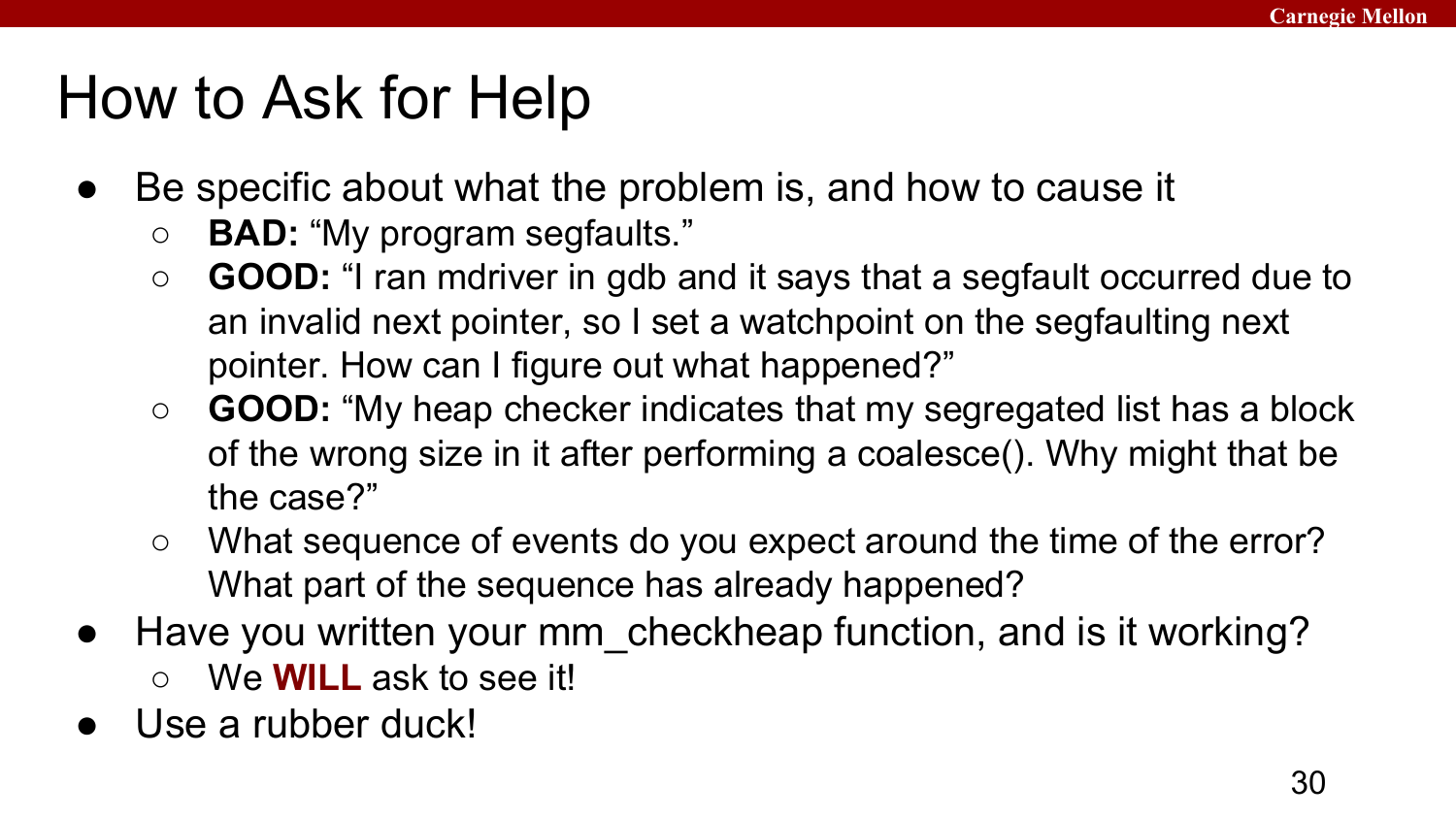#### If You Get Stuck

#### ■ *Please read the writeup!*

- CS:APP Chapter 9
- View lecture notes and course FAQ at

<http://www.cs.cmu.edu/~213>

- Office hours Sunday through Thursday 5:00-9:00pm in WeH 5207
- Post a **private** question on Piazza
- Obtain a rubber duck....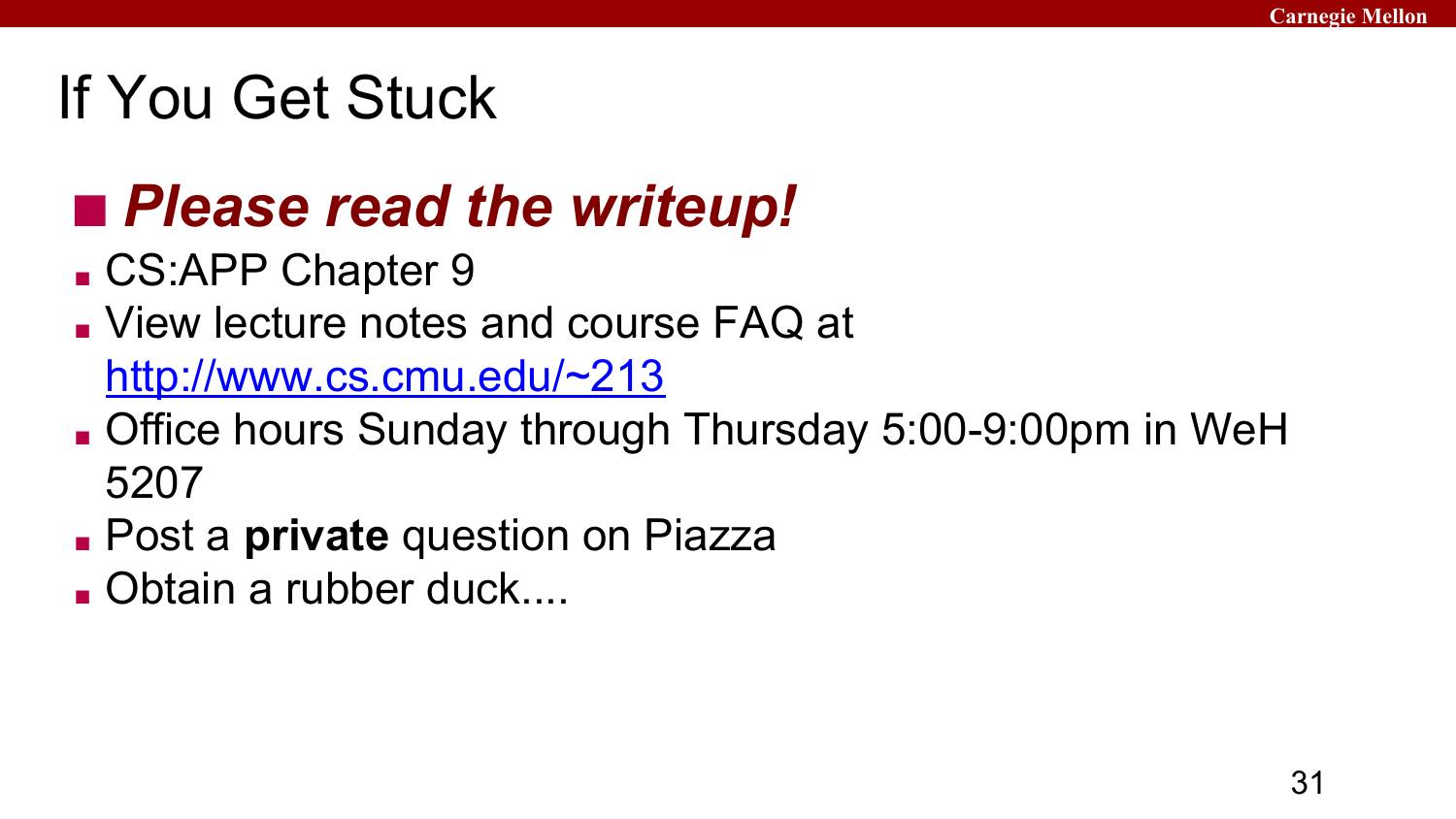# APPENDIX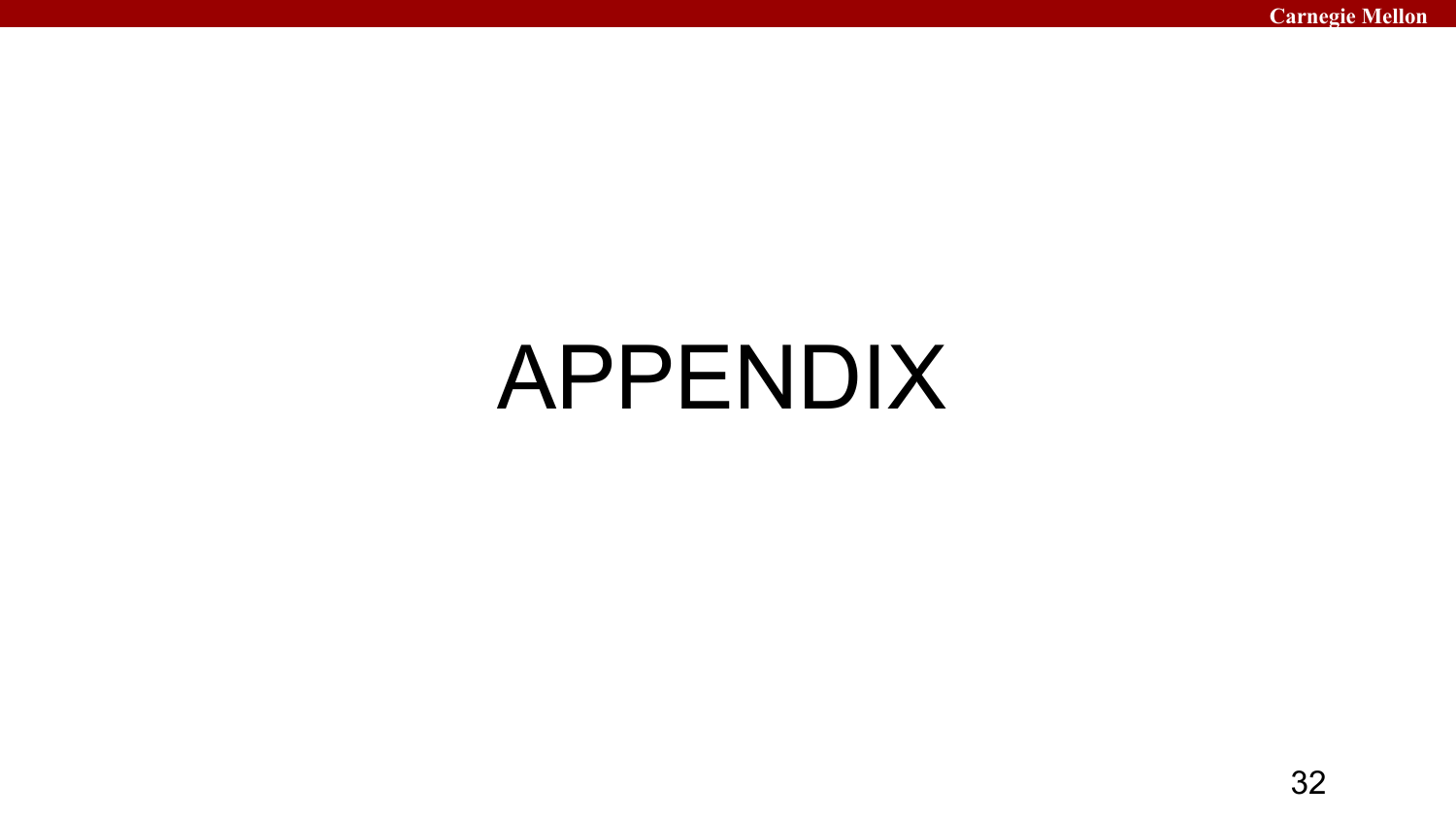#### Internal Fragmentation

■ Occurs when the *payload* is smaller than the block size

- due to alignment requirements
- due to management overhead
- as the result of a decision to use a larger-than-necessary block
- Depends on the current allocations, i.e. the pattern of *previous* requests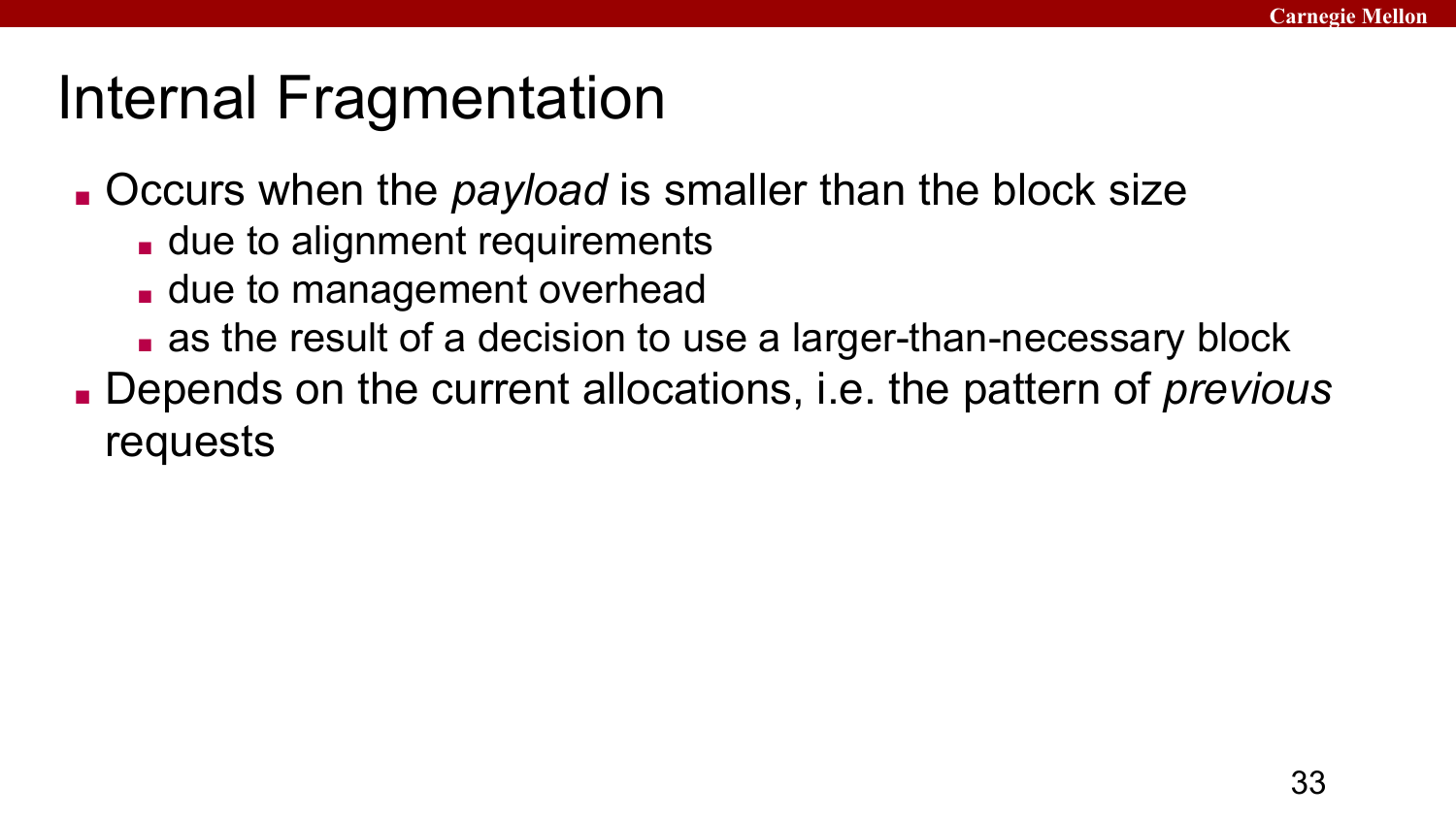### Internal Fragmentation

- Due to alignment requirements the allocator doesn't know how you'll be using the memory, so it has to use the strictest alignment:
	- $\bullet$  void \*m1 = malloc(13); void \*m2 = malloc(11);
	- m1 and m2 both have to be aligned on 8-byte boundaries
- Due to management overhead (each cell is 2 bytes):

l | e | n | 1 | p | a | y | l | o | a | d | 1 | l | e | n | 2 | p | a | y | l | o | a | d | 2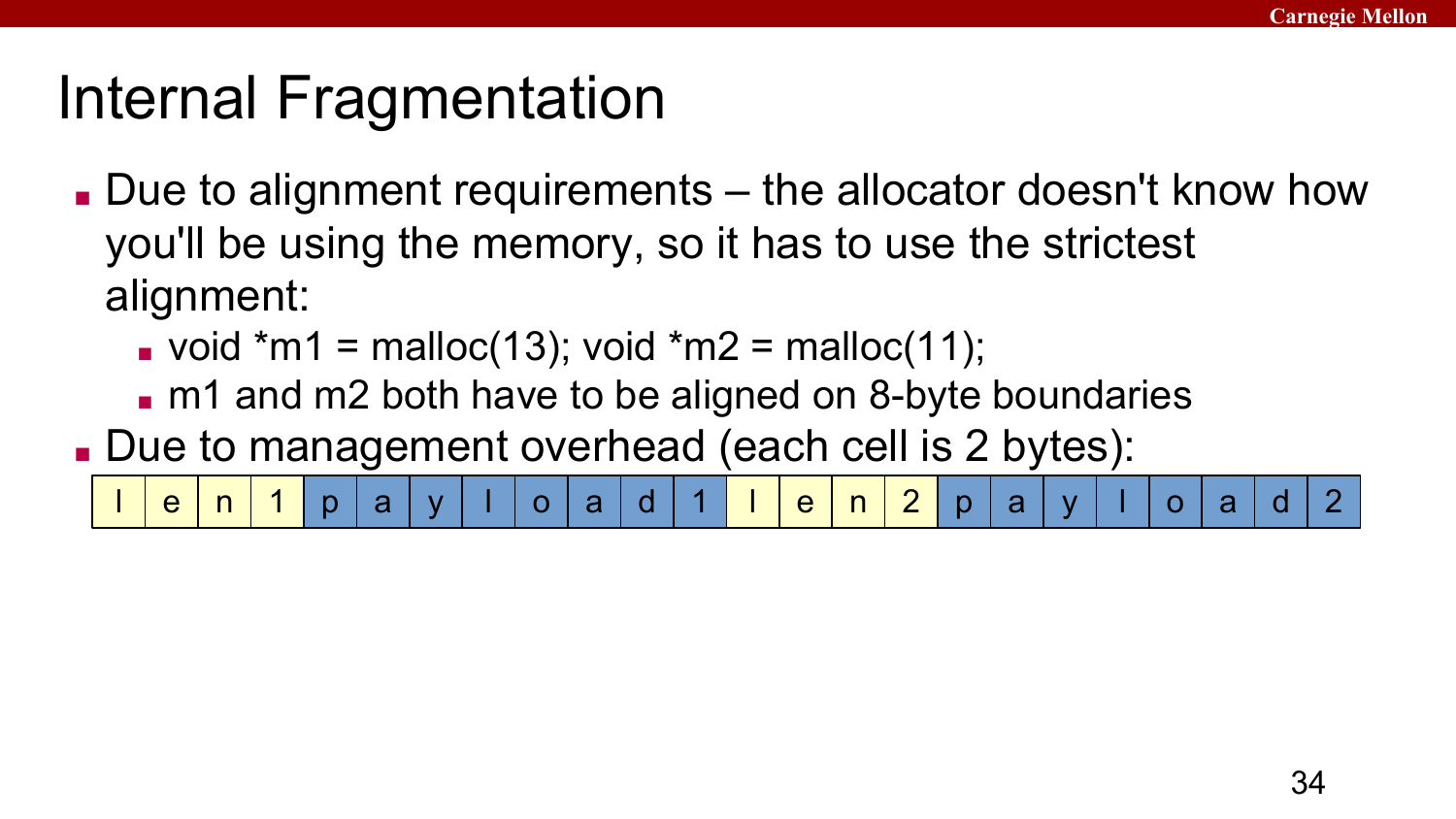#### External Fragmentation

- Occurs when the total free space is sufficient, but no single free block is large enough to satisfy the request
- Depends on the pattern of *future* requests
	- thus difficult to predict, and any measurement is at best an estimate
- Less critical to malloc traces than internal fragmentation

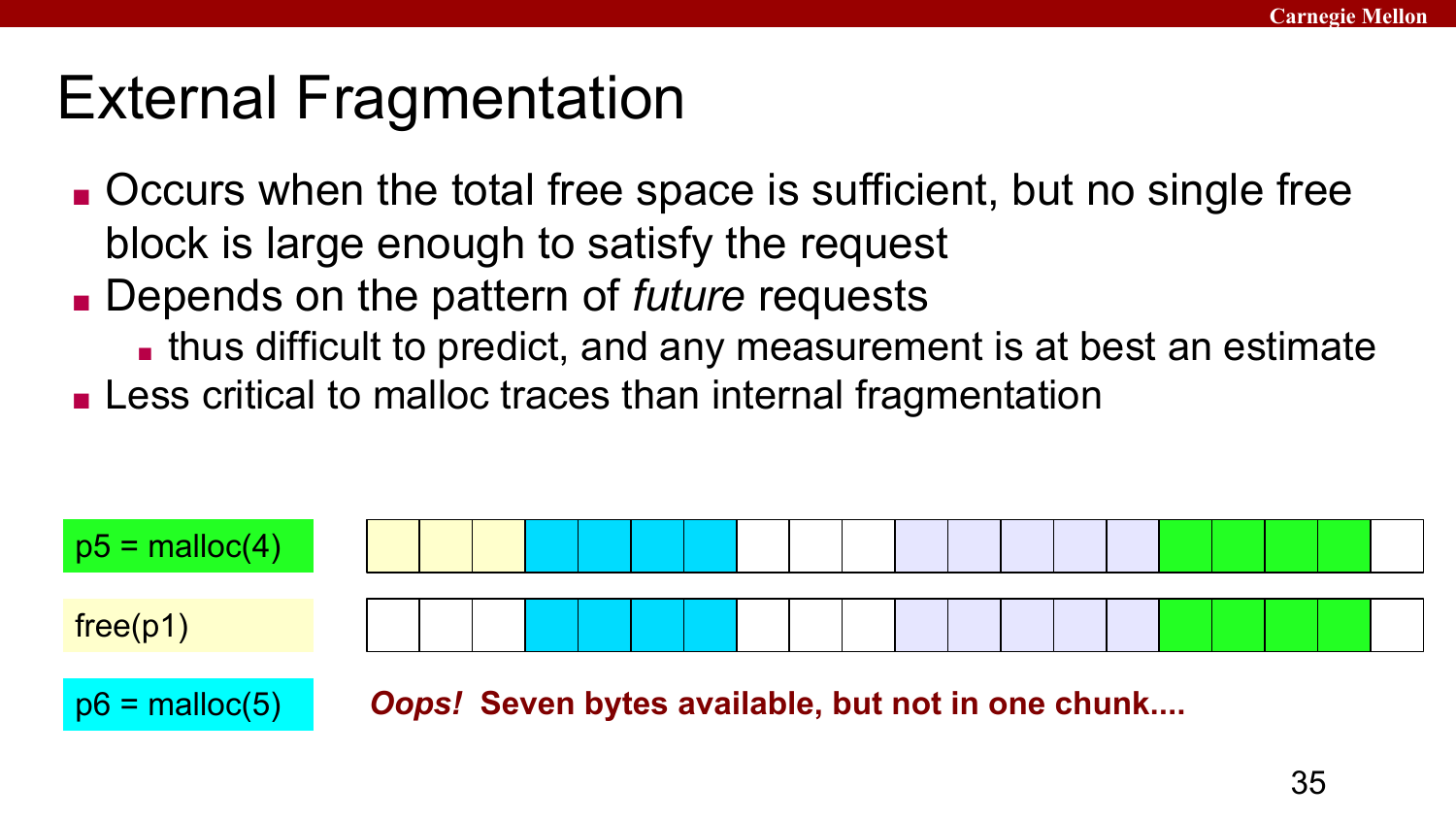#### C: Pointer Arithmetic

- Adding an integer to a pointer is different from adding two integers
- The value of the integer is always multiplied by the size of the type that the pointer points at
- Example:
	- type\_a  $*$ ptr = ...;
	- type  $a *ptr2 = ptr + a;$
- is really computing
	- $\bullet$  ptr2 = ptr + (a \* sizeof(type a));
	- $\blacksquare$  i.e. lea (ptr, a, sizeof(type a)), ptr2

■ Pointer arithmetic on void\* is undefined (what's the size of a void?)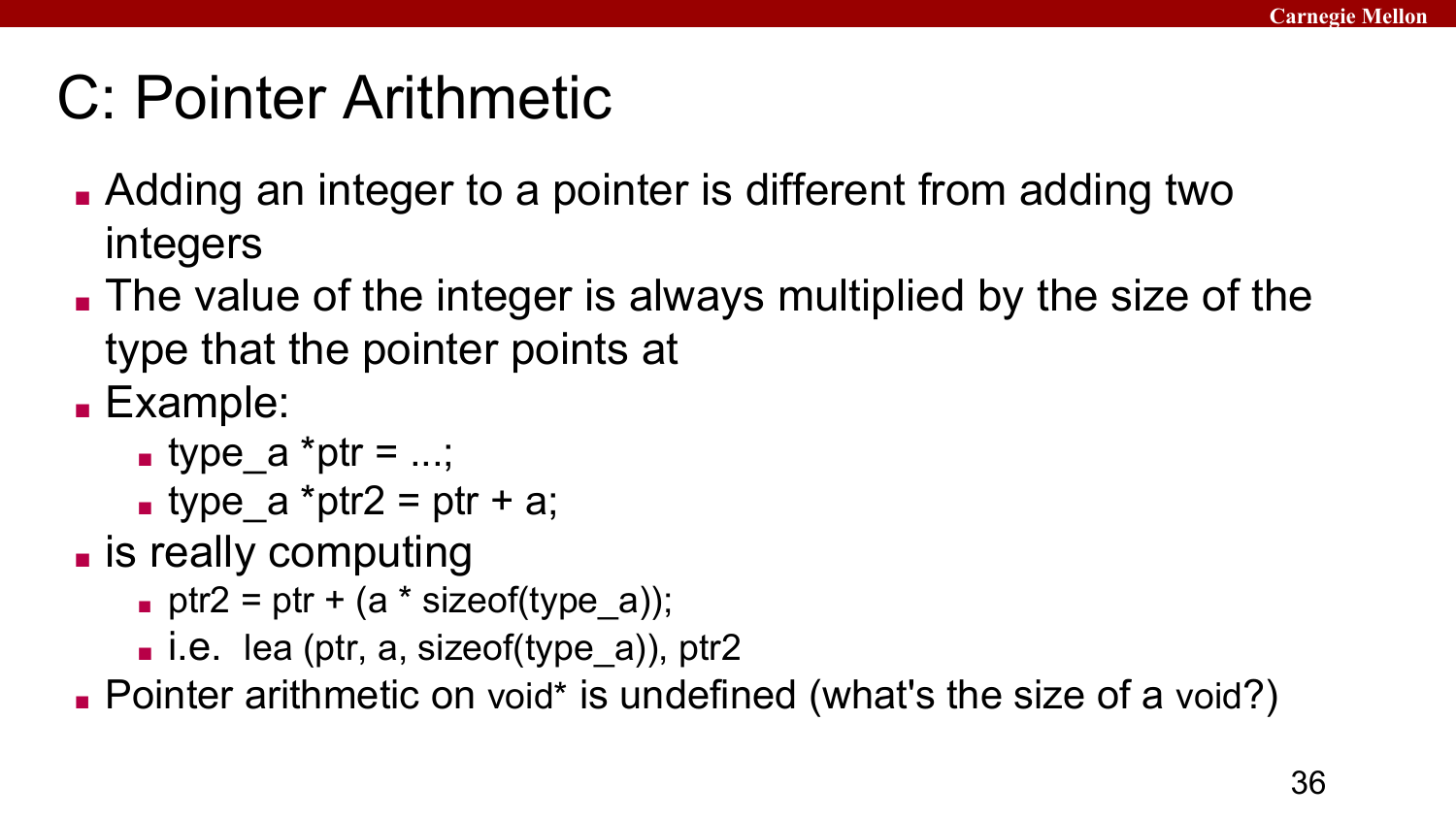#### C: Pointer Arithmetic

```
\blacksquare int *ptr = (int*)0x152130;
int *ptr2 = ptr + 1;
```

```
\bullet char *ptr = (char*)0x152130;
char *ptr2 = ptr + 1;
```

```
\bullet char *ptr = (char*)0x152130;
void *ptr2 = ptr + 1;
```

```
\bullet char *ptr = (char*)0x152130;
char *p2 = ((char*)((int*)ptr)+1));
```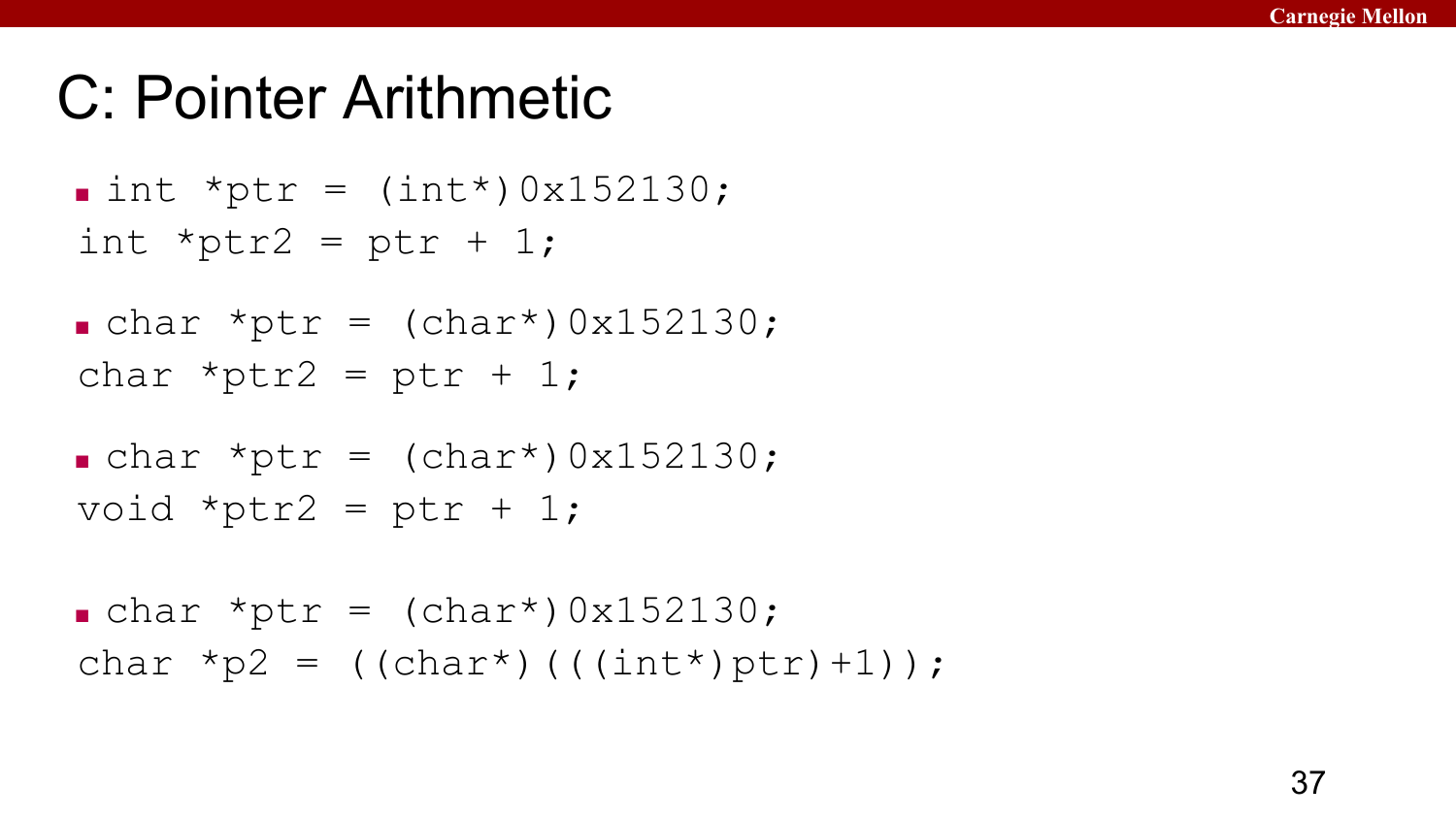#### C: Pointer Arithmetic

 $\blacksquare$  int \*ptr = (int\*)0x152130; int \*ptr2 = ptr + 1; // ptr2 is  $0x152134$ 

 $\bullet$  char \*ptr = (char\*)0x152130; char \*ptr2 = ptr + 1; // ptr2 is  $0x152131$ 

 $\bullet$  char \*ptr = (char\*)0x152130; void \*ptr2 = ptr + 1; // ptr2 is **still** 0x152131

 $\bullet$  char \*ptr = (char\*)0x152130; char \*p2 = ((char\*)(((int\*)ptr)+1));//p2 is 0x152134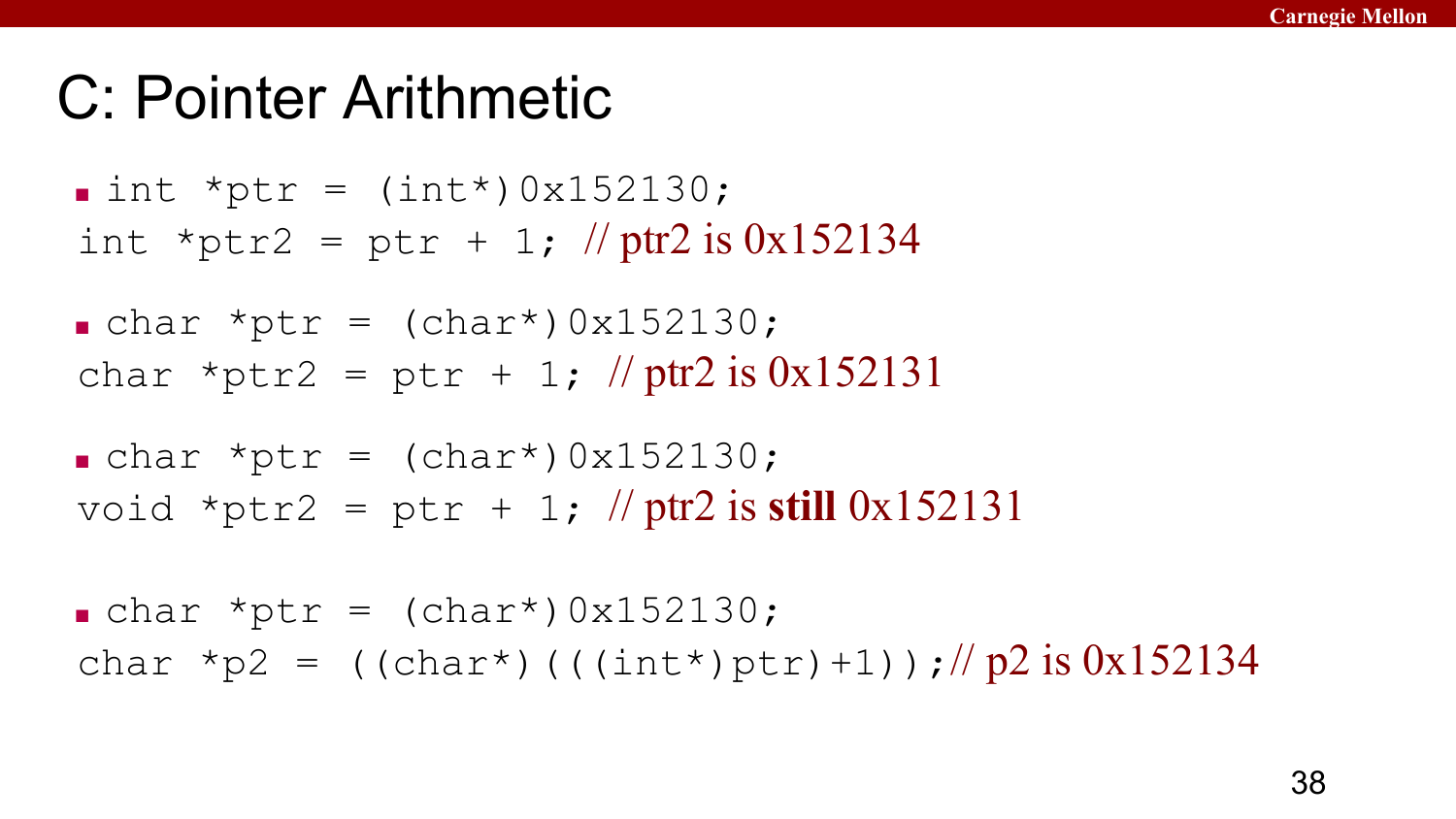### Dynamic Memory Allocation: Example

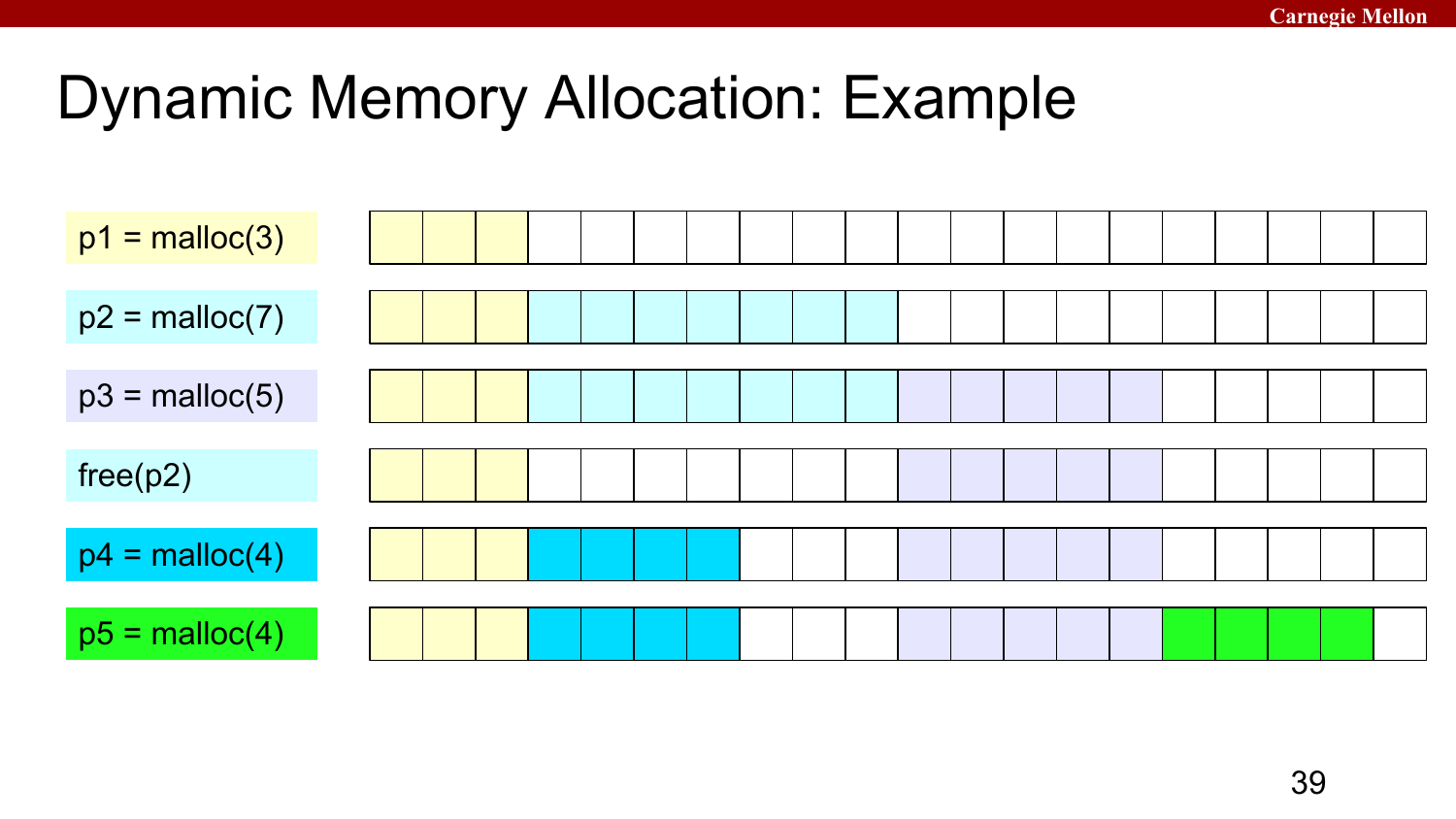# The Memory-Block Information Data Structure

#### ■ Requirements:

- tells us where the blocks are, how big they are, and whether they are free
- must be able to update the data during calls to malloc and free
- need to be able to find the **next free block** which is a "good enough fit" for a given payload
- need to be able to quickly mark a block as free or allocated
- $\blacksquare$  need to be able to detect when we run out of blocks
	- $\blacksquare$  what do we do in that case?
- The only memory we have is what we're handing out
	- ...but not all of it needs to be payload! We can use part of it to store the block information.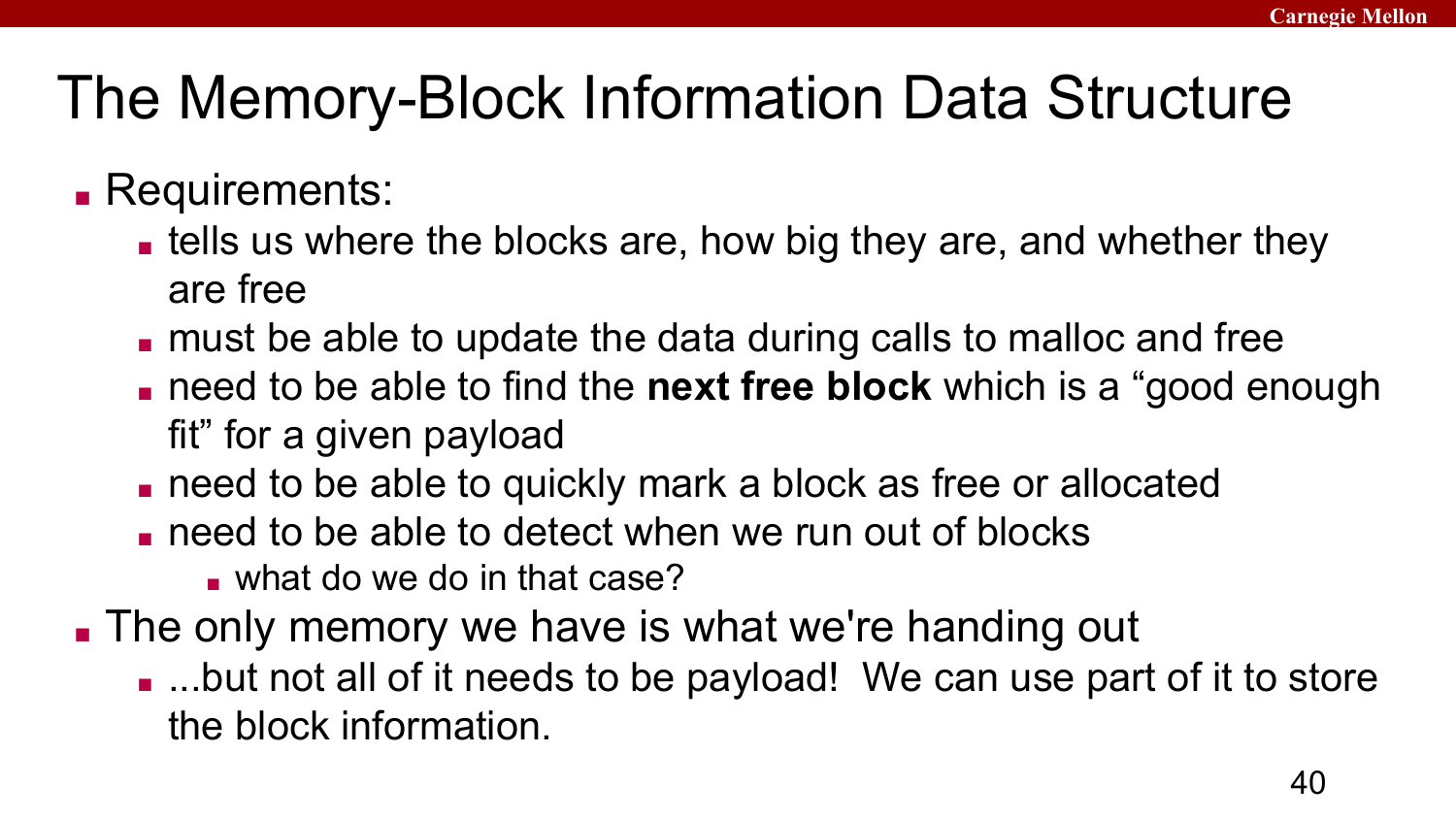### Finding a Free Block

■ First Fit

- search from beginning, use first block that's big enough
- linear time in total number of blocks
- can cause small "splinters" at beginning of list
- Next Fit
	- start search from where previous search finished
	- often faster than first fit, but some research suggests worse fragmentation
- Best Fit
	- search entire list, use smallest block that's big enough
	- keeps fragments small (less wasted memory), but slower than first fit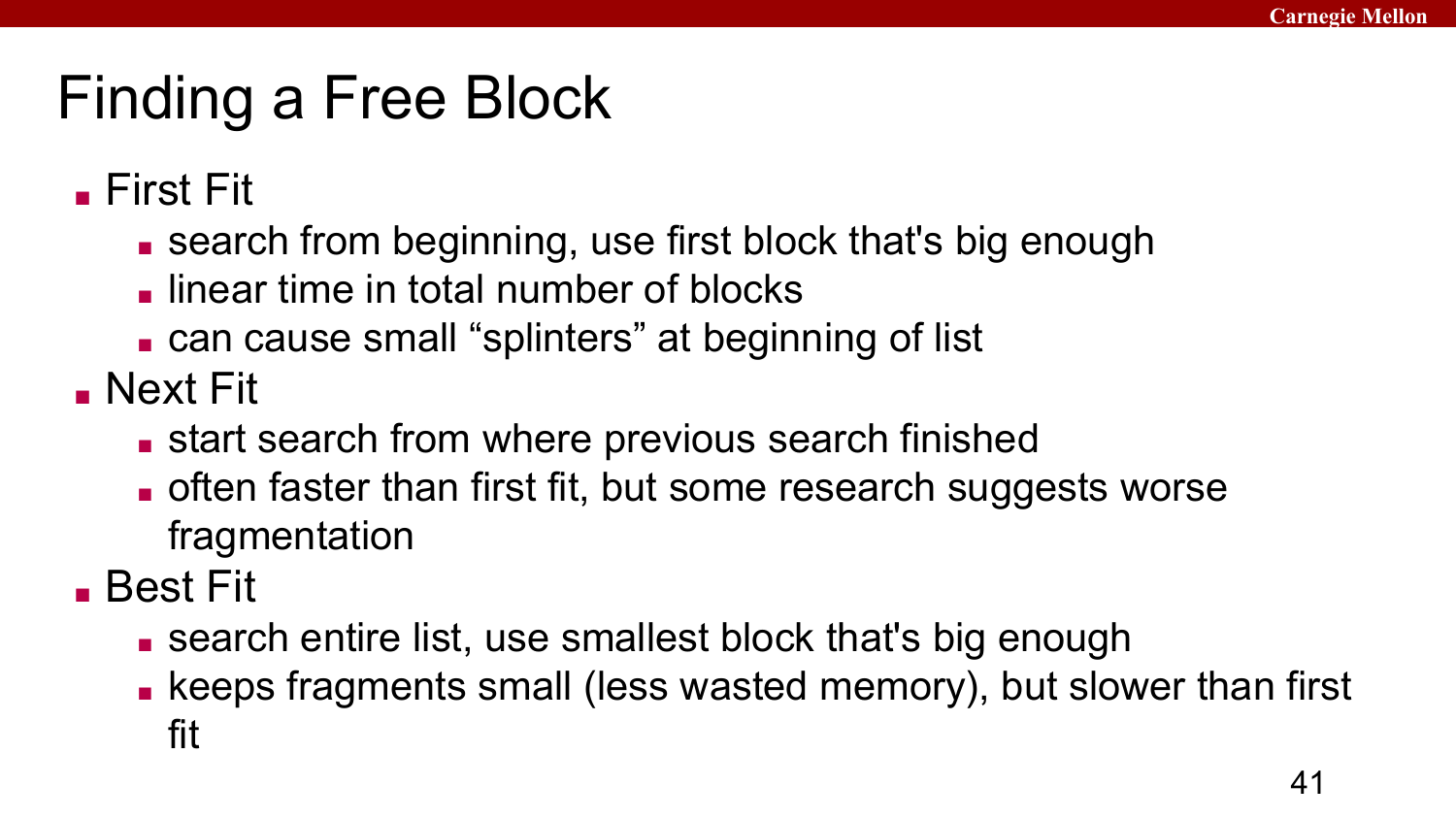# Freeing Blocks

■ Simplest implementation is just clearing the "allocated" flag

■ but leads to external fragmentation

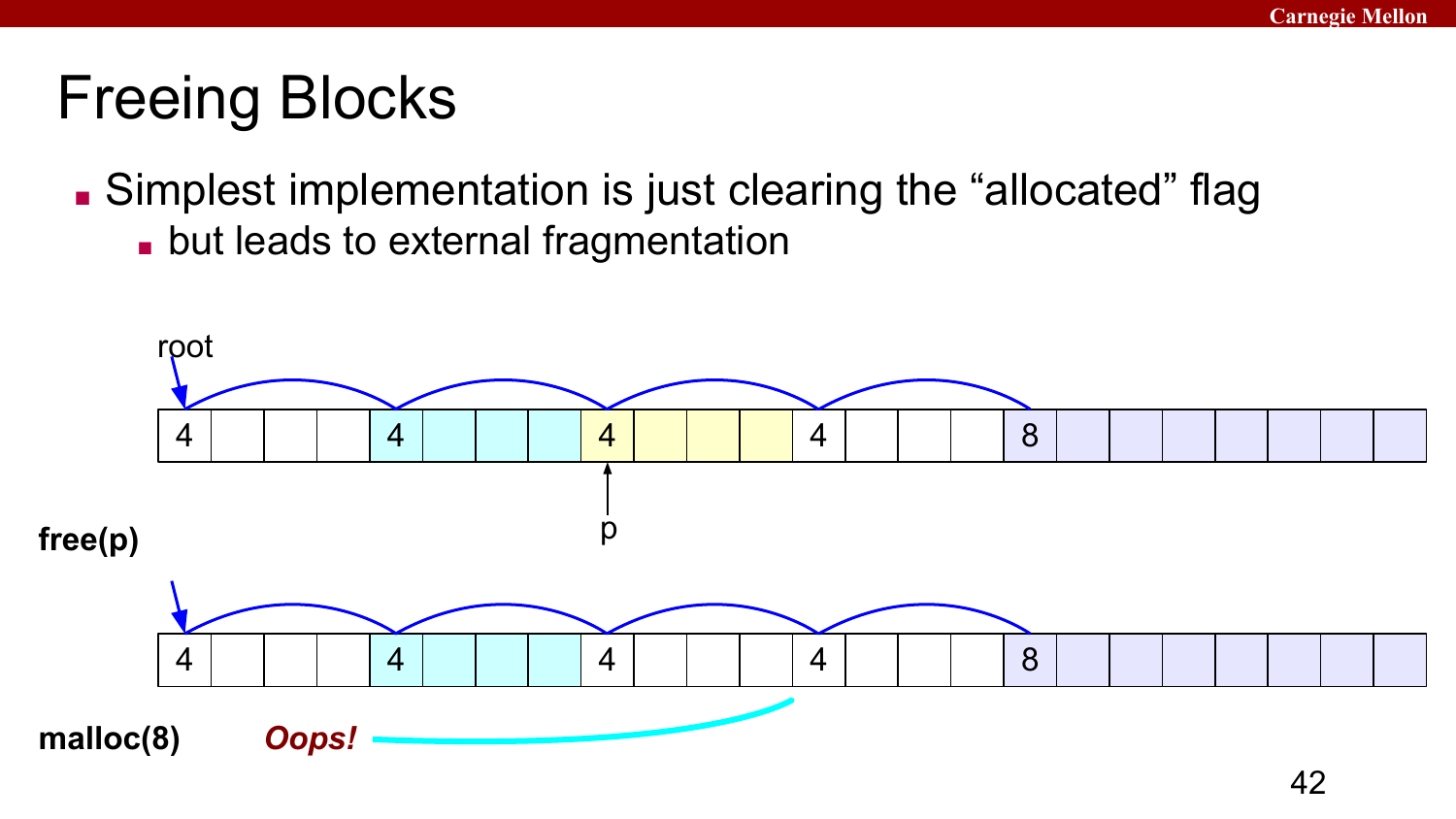### Insertion Policy

- . Where do you put a newly-freed block in the free list?
	- LIFO (last-in-first-out) policy
		- add to the beginning of the free list
		- pro: simple and constant time (very fast)
		- *block->next = freelist; freelist = block;*
		- con: studies suggest fragmentation is worse
	- Address-ordered policy
		- insert blocks so that free list blocks are always sorted by address addr(prev) < addr(curr) < addr(next)
		- pro: lower fragmentation than LIFO
		- con: requires search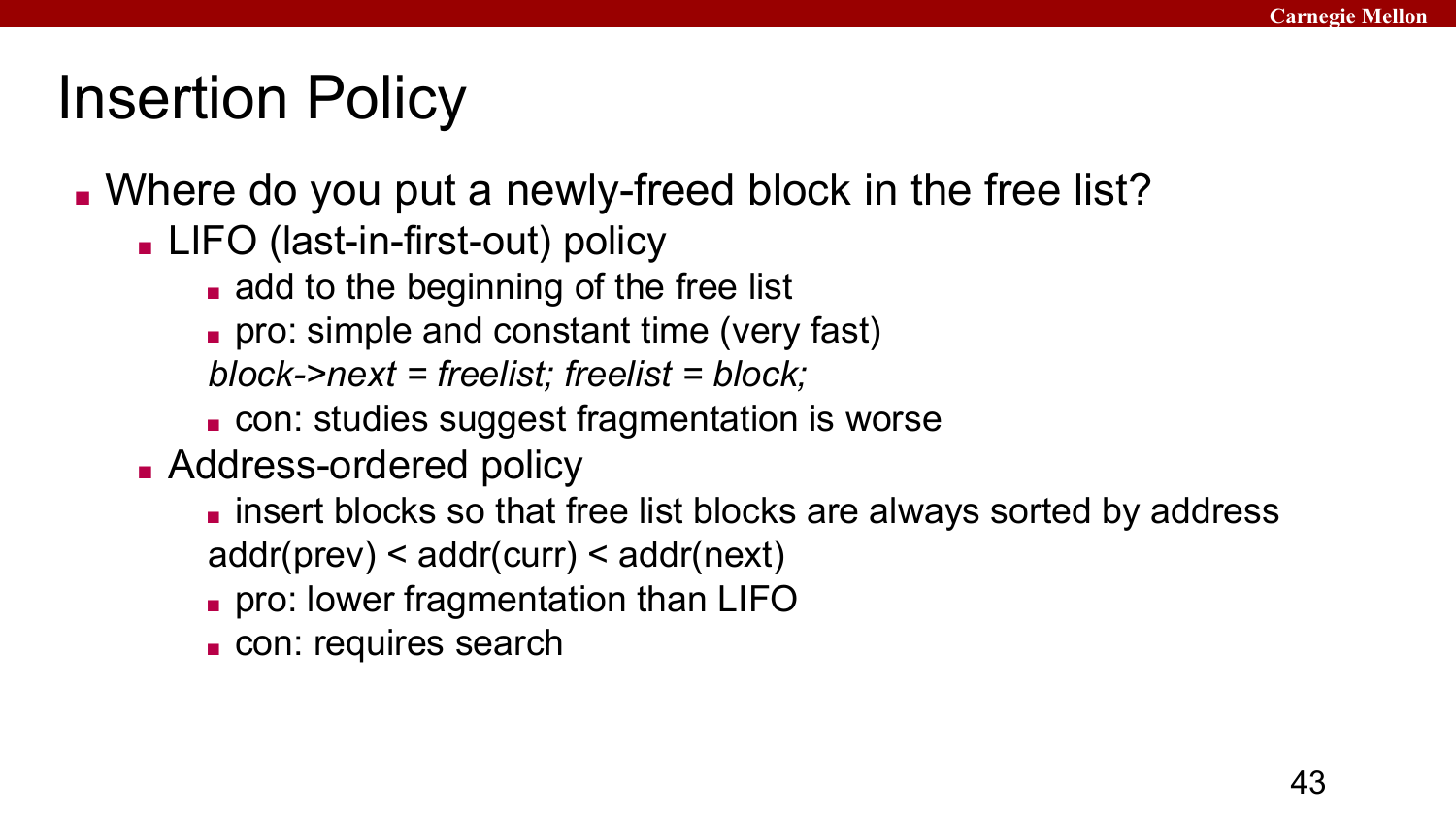# C: Pointer Casting

- Notation:  $(b*)$  a "casts" a to be of type  $b*$
- Casting a pointer doesn't change the bits!
	- type\_a \*ptr\_a=...; type\_b \*ptr\_b=(type\_b\*)ptr\_a; makes ptr\_a and ptr\_b contain identical bits
- But it does change the behavior when dereferencing
	- because we *interpret* the bits differently
- Can cast  $type$  a\* to long/unsigned long and back
	- pointers are really just 64-bit numbers
	- such casts are important for malloclab
	- but be careful this can easily lead to hard-to-find errors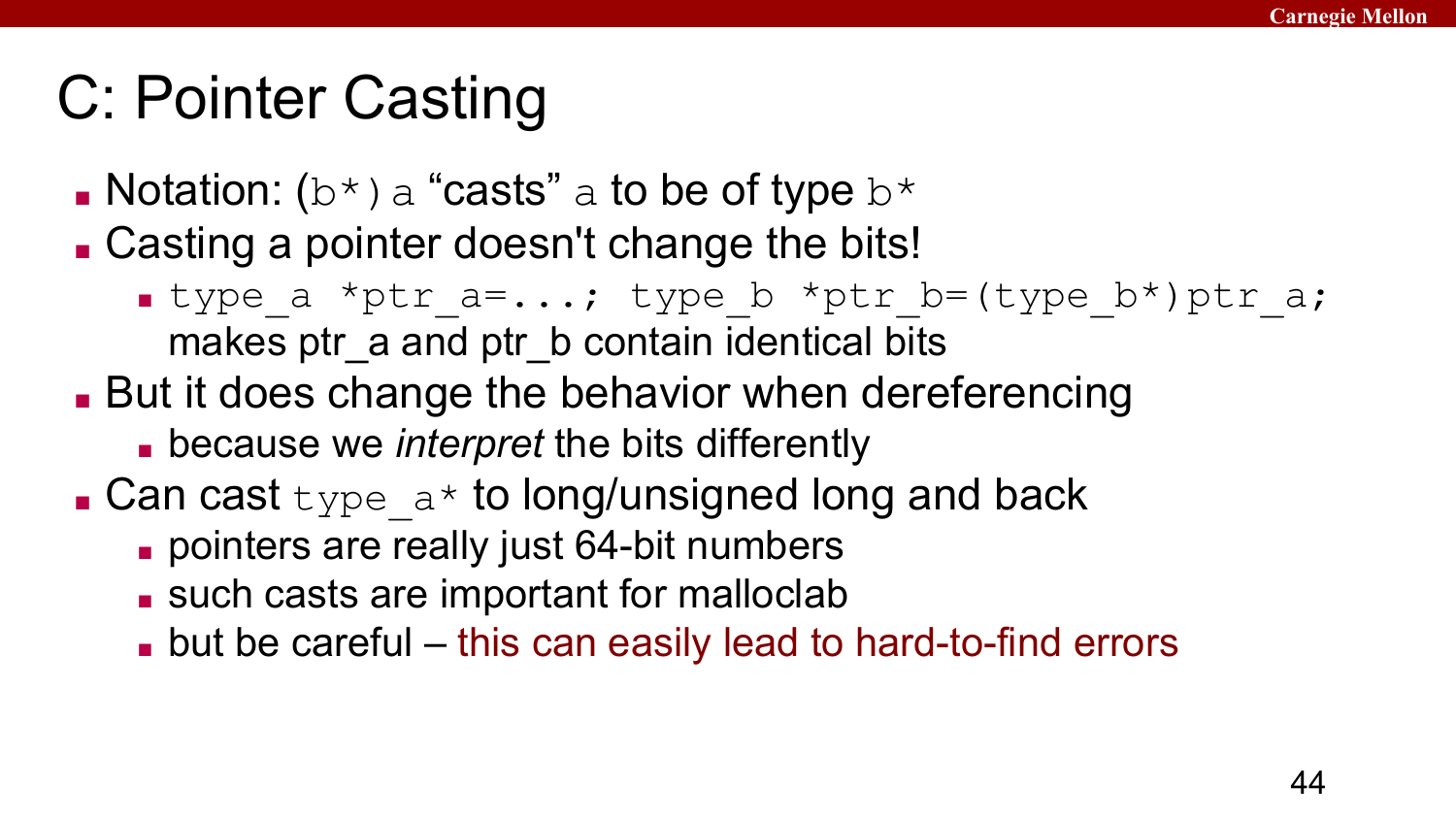# Cycle Checking: Hare and Tortoise Algorithm

- This algorithm detects cycles in linked lists
- Set two pointers, called "hare" and "tortoise", to the beginning of the list
- During each iteration, move "hare" forward by two nodes, "tortoise" by one node
	- **If "tortoise" reaches the end** of the list, there is no cycle
	- if "tortoise" equals "hare", the list has a cycle

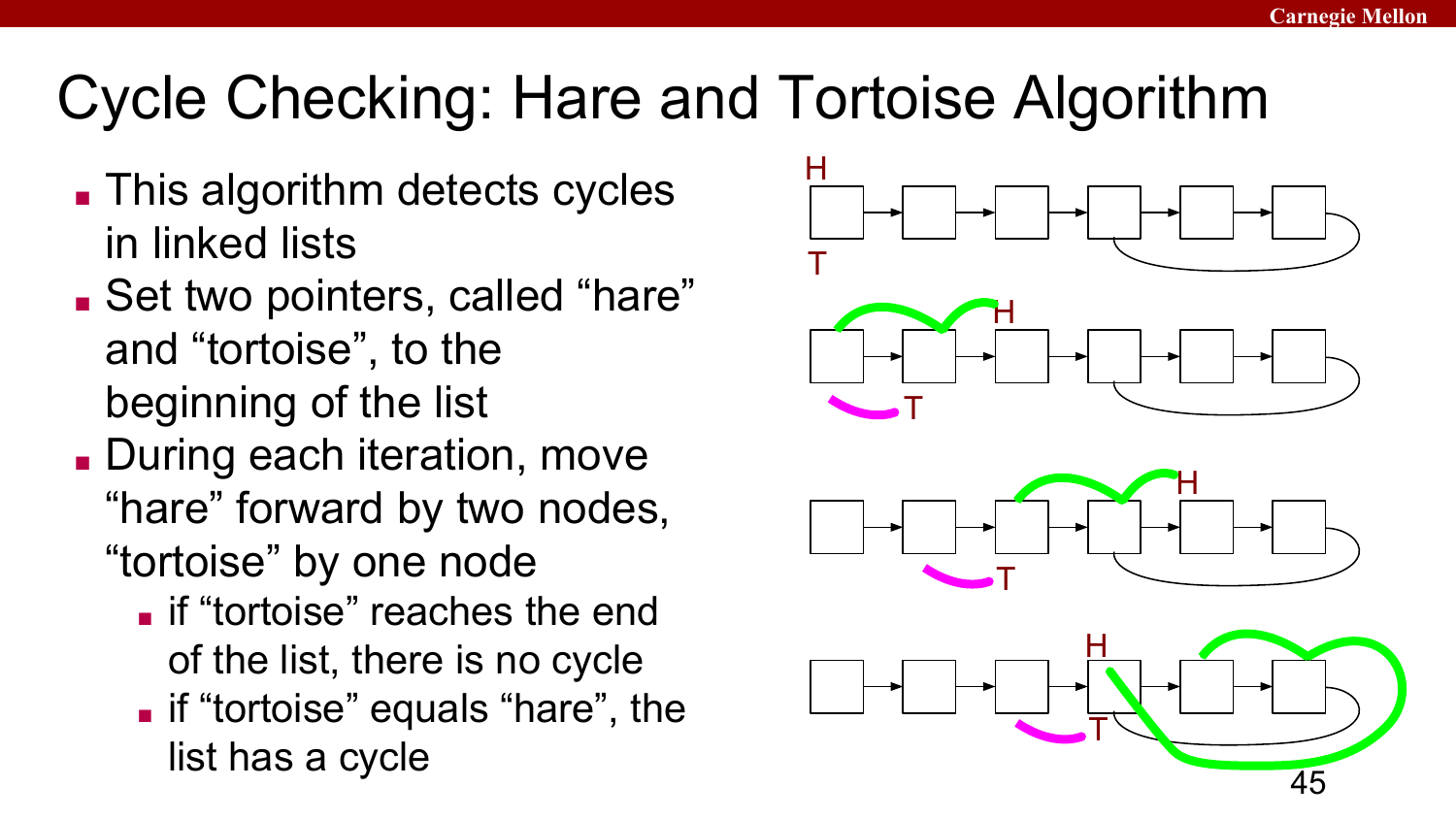# Cycle Checking: Hare and Tortoise Algorithm

- This algorithm detects cycles in linked lists
- Set two pointers, called "hare" and "tortoise", to the beginning of the list
- During each iteration, move "hare" forward by two nodes, "tortoise" by one node
	- if "tortoise" reaches the end of the list, there is no cycle
	- if "tortoise" equals "hare", the list has a cycle

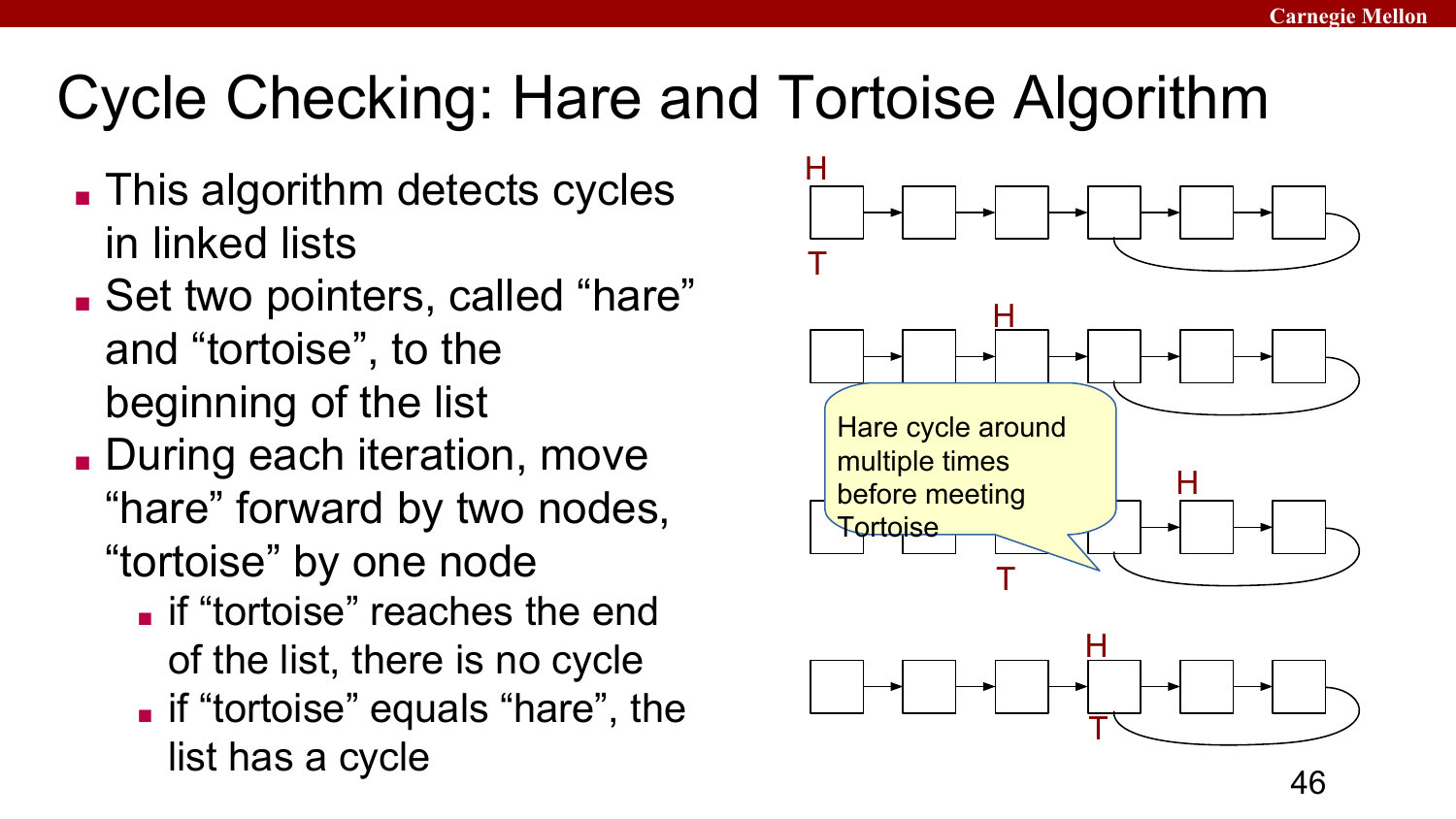# Debugging Tip: Using the Preprocessor

■ Use conditional compilation with #if or #ifdef to easily turn debugging code on or off

```
#ifdef DEBUG
# define DBG PRINTF(...) fprintf(stderr, VA ARGS)
# define CHECKHEAP(verbose) mm_checkheap(verbose)
#else
# define DBG_PRINTF(...)
# define CHECKHEAP(verbose)
#endif /* DEBUG */
```

```
void free(void *p)
{
   DBG PRINTF("freeing \ell x \nightharpoonup f, (long)p);
   CHECKHEAP(1);
 ...
}
```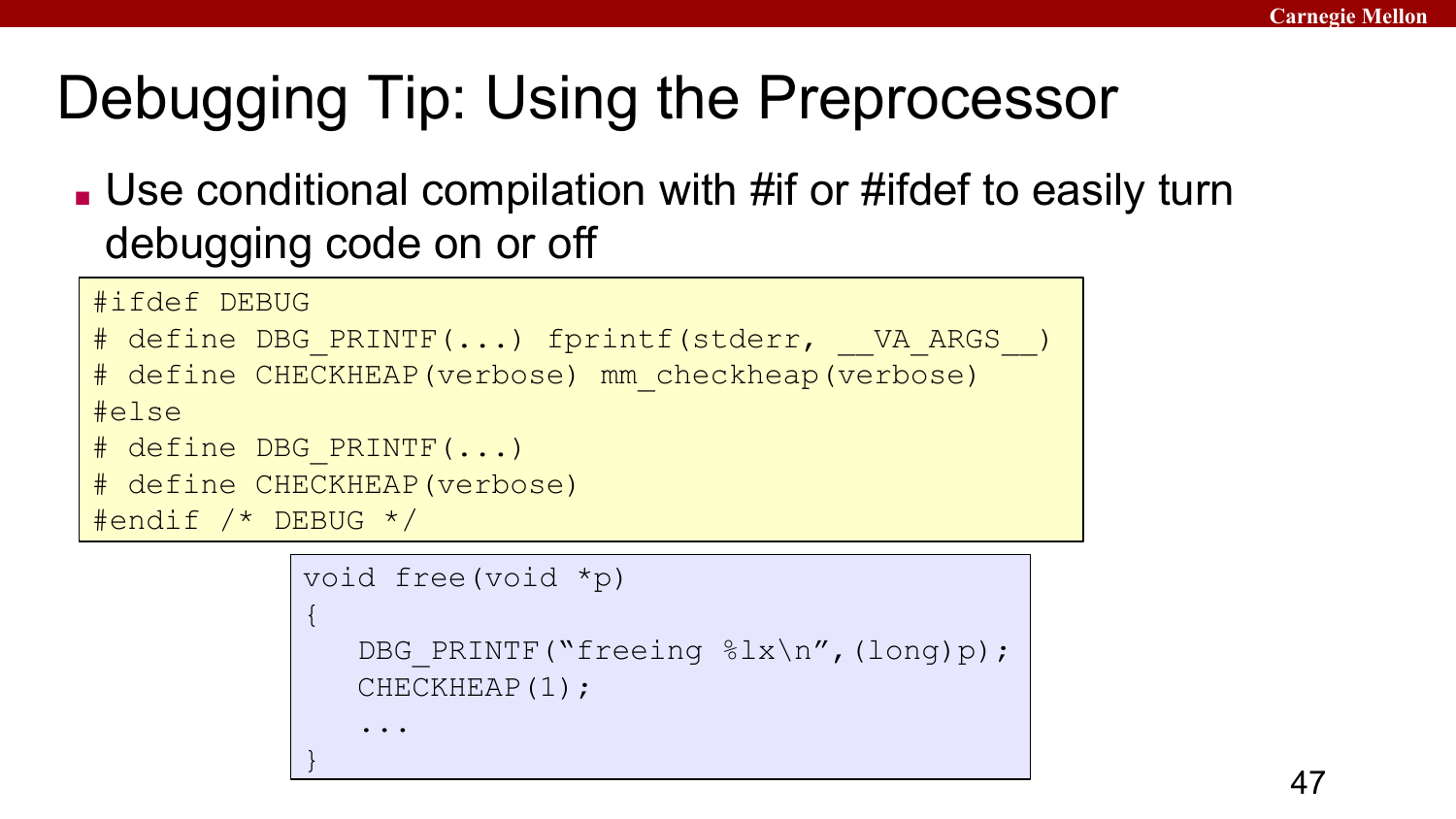# Debugging Tip: GDB

- Use breakpoints / conditional breakpoints
	- break {address} if {condition}
- Use watchpoints
	- like breakpoints, but stop the program when the watched expression changes or location is written
	- watch {expression} watch block->next
		- break any time the expression changes value; can be extremely slow!
	- $\bullet$  watch -l {expression} watch -l  $*0x15213$ 
		- evaluate the expression and watch the memory location at that address
		- program runs at full speed if GDB can set a hardware watchpoint
	- rwatch to stop on *reading* a location, awatch to stop on **any** access